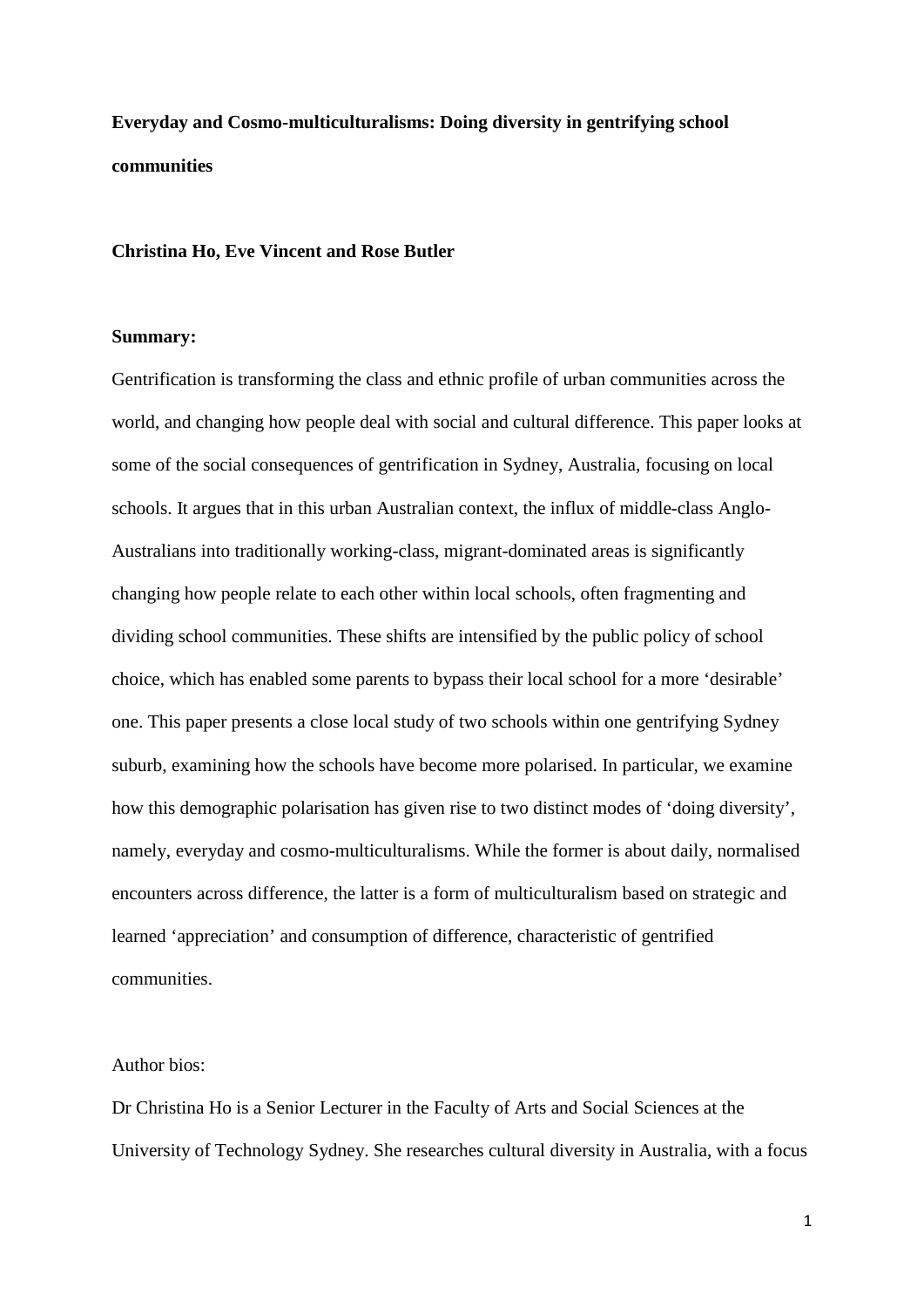on inter-cultural relations within urban settings. Her current research is on school communities and education cultures in diverse areas, and inter-cultural relations between residents within high density housing. Her most recent book, co-edited with Andrew Jakubowicz, is *For those who've come across the seas: Australian multicultural theory, policy and practice* (Australian Scholarly Publishing 2013). Correspondence to: Christina Ho, Faculty of Arts and Social Sciences, University of Technology Sydney, PO Box 123, Broadway, NSW 2007, Australia. Email: [christina.ho@uts.edu.au](mailto:christina.ho@uts.edu.au)

Dr Eve Vincent is a lecturer in the Department of Anthropology at Macquarie University. She is the co-editor of *History, Power, Text: Cultural Studies and Indigenous Studies* (UTS E-Press, 2014). Eve undertakes ethnographic research in Aboriginal Australia.

Dr Rose Butler is a Research Associate in the Centre for Social Impact at UNSW Australia. Her research areas include children and youth; young people, family and the economy; education and social change; and social inequality.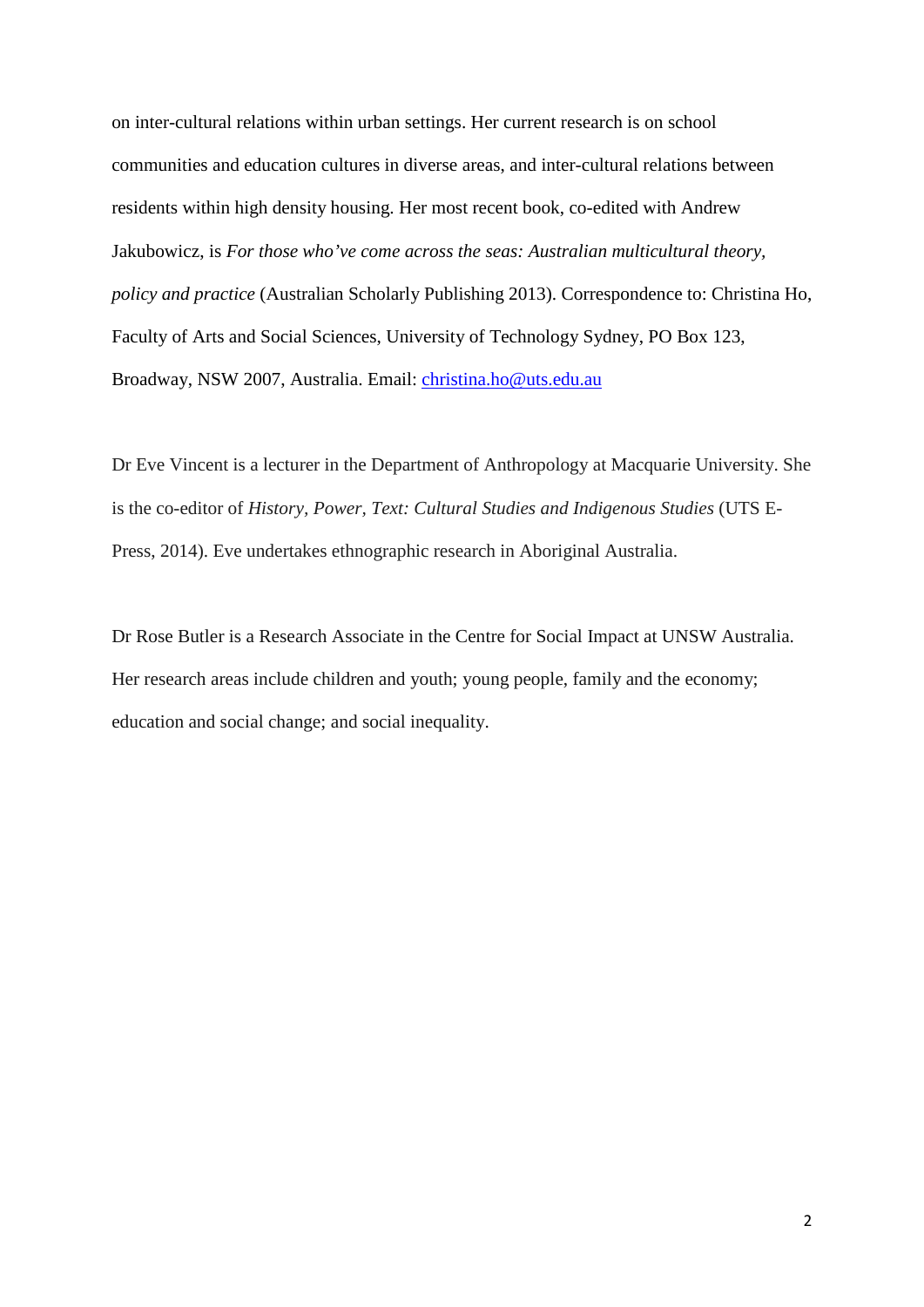# **Everyday and Cosmo-multiculturalisms: Doing diversity in gentrifying school communities**

Many urban areas in western nations are experiencing dramatic change caused by gentrification, as middle-class professionals move into historically working-class suburbs. Gentrification is also often racialized, with gentrifiers typically comprised of white households, who come to coexist with older generations of non-white residents. This paper examines how evolving racialized and classed social relations create new ways of 'doing diversity' within local communities. In particular, it identifies two modes of multiculturalism – 'everyday multiculturalism' (Ang et al 2002, Wise and Velayutham 2009) and 'cosmomulticulturalism' (Hage 1998) – which provide contrasting models for understanding how people relate to ethnic 'others' and consolidate and express their own affiliations and values.

We focus on public primary schools as microcosms of local communities, examining the experiences of two schools within one gentrifying suburb in Sydney, Australia. The international literature on gentrification has highlighted the importance of schools in shaping urban change. Butler and Robson (2003: 24) note that in the UK, '[e]ducation markets are now rivalling those in housing and employment as determinants of the nature, extent and stability of middle-class gentrification.' Similarly, Hankins (2007: 113) argues that urban researchers should examine city schools as 'new geographies of gentrification'. Focusing on schools also enables research on an under-examined group of gentrifiers: parents. As Billingham and Kimelberg argue, gentrification research has concentrated disproportionately on young singles and childless couples, creating a 'myopic perspective on the life cycles of middle-class urbanites' (2013: 86, see also Hankins 2007).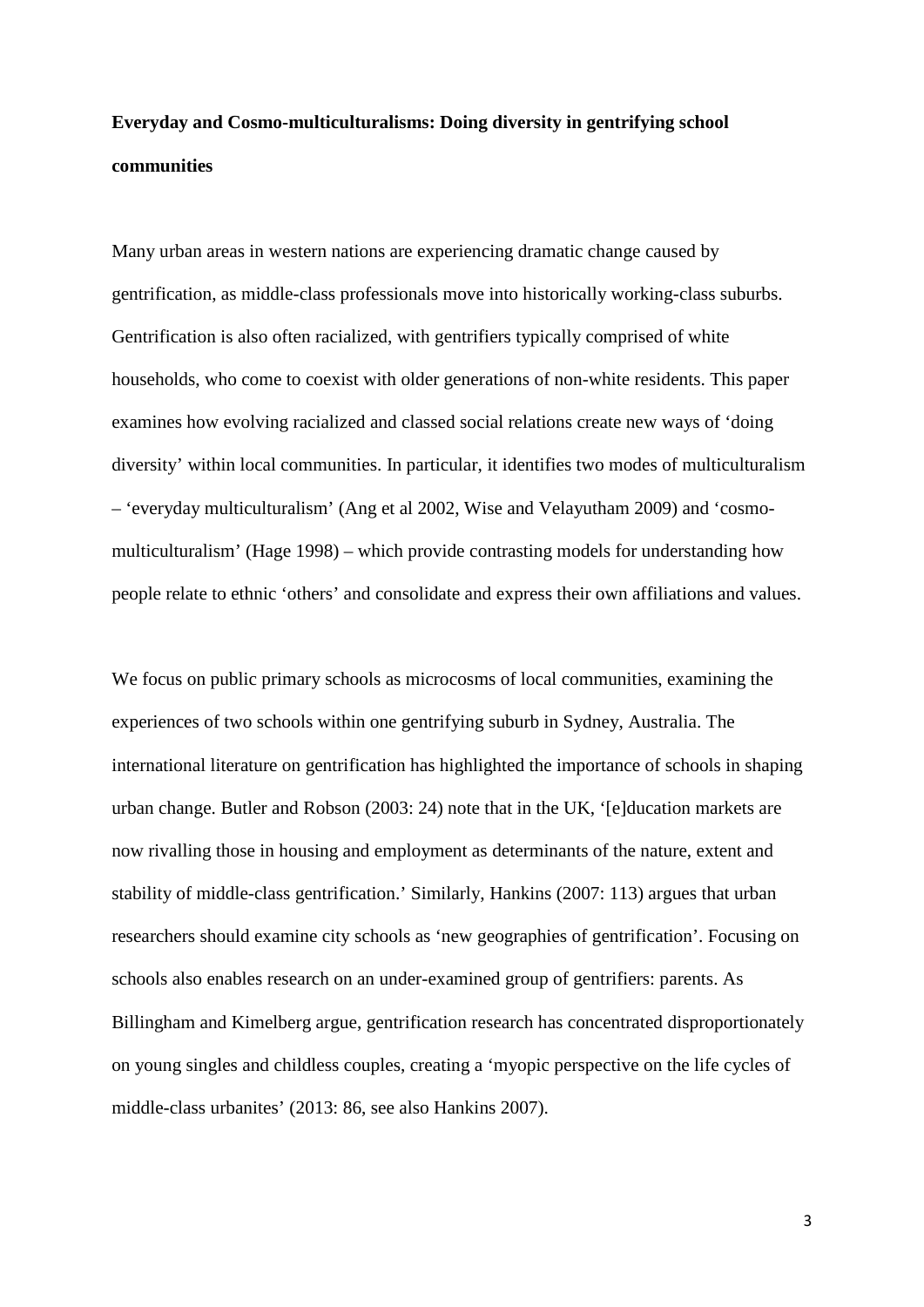On a practical level, public schools are a key site for understanding broader community-level changes, especially primary schools, which are more likely (than secondary schools) to reflect their local neighbourhoods. At the same time though, policies encouraging 'school choice' enable parents to send their children to non-local schools, giving rise to new divisions and inequalities, which often mirror processes of gentrification itself. While school choice has always existed for parents considering private schools, it is now also increasingly common to choose between public schools. As a result, as we will show, there is increasing polarisation within the public system, as well as, of course, between the public and private systems.

Our small-scale study has found that the combination of gentrification and school choice policies has led to a polarisation between the schools in our target suburb, where some school communities have become wealthier and whiter, while other schools have a more disadvantaged profile. This aligns with international literature on the class and ethnic divisions caused by school choice policies. However, this paper also delves deeper, examining how this segregation shapes everyday interactions and perceptions within school communities. It distinguishes between two approaches to dealing with diversity: everyday and cosmo-multiculturalism.

### **Gentrification, schooling and diversity: Everyday and cosmo-multiculturalisms**

Gentrification describes the process whereby wealthier people move into historically poor neighbourhoods, typically in the inner city, gradually transforming the status of the area. The term was coined by British geographer Ruth Glass (1964), describing the emergence of a new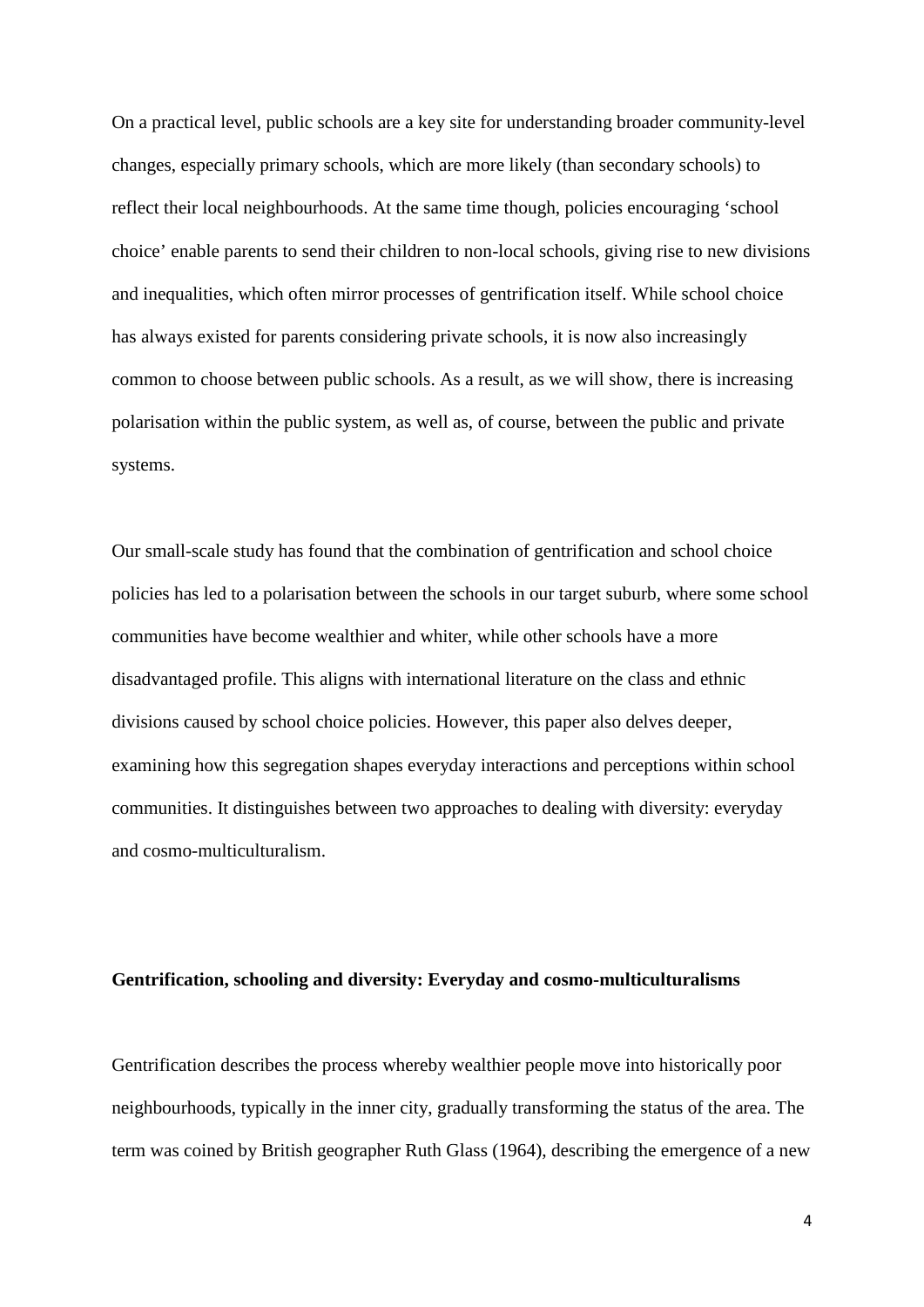urban 'gentry', or aristocracy, in 1960s London, when it became fashionable to own a city residence for part-time use, in addition to the country home.

Gentrification is often associated with urban renewal, restoring degraded housing, obsolete buildings, and under-utilised land, to create newly vibrant residential areas (Tonkiss 2005: 87). In Sydney, from the late 1980s, new service jobs in retail, finance and information had emerged in the CBD and inner city. This has led to the influx of middle-class professionals, who have found inner-city living more attractive than the suburbs (Bounds and Morris 2006; see Bridge and Dowling 2001 for a detailed history of the gentrification of inner-Sydney suburbs).

Gentrification therefore, at least initially, enhances the social and cultural diversity of an area. Cultural diversity is often a drawcard for gentrifiers, attracted to the cosmopolitan aesthetic of an area symbolically associated with migrants. Often members of the 'new middle class', gentrifiers are 'diversity-seekers' (Blokland and van Eijk 2010), more inclined to find a diverse neighbourhood attractive, compared to higher income earners. Some may be part of Richard Florida's 'creative class', who pride themselves on their tolerance and enjoyment of diversity (Florida 2003). Cultural diversity is associated with the values of an 'urban lifestyle', as opposed to the stereotypical culture of the suburbs (Ley 1986).

These social environments are potential sites of 'everyday multiculturalism', in which ordinary interactions occur across cultural difference within people's daily lives. Scholars of everyday multiculturalism (e.g. Ang et al 2002, Wise and Velayutham 2009, Harris 2013, Harris 2014, Butcher and Harris 2010, Ho 2011) have focused on sites such as neighbourhoods, workplaces and schools, arguing that interactions in these spaces represent a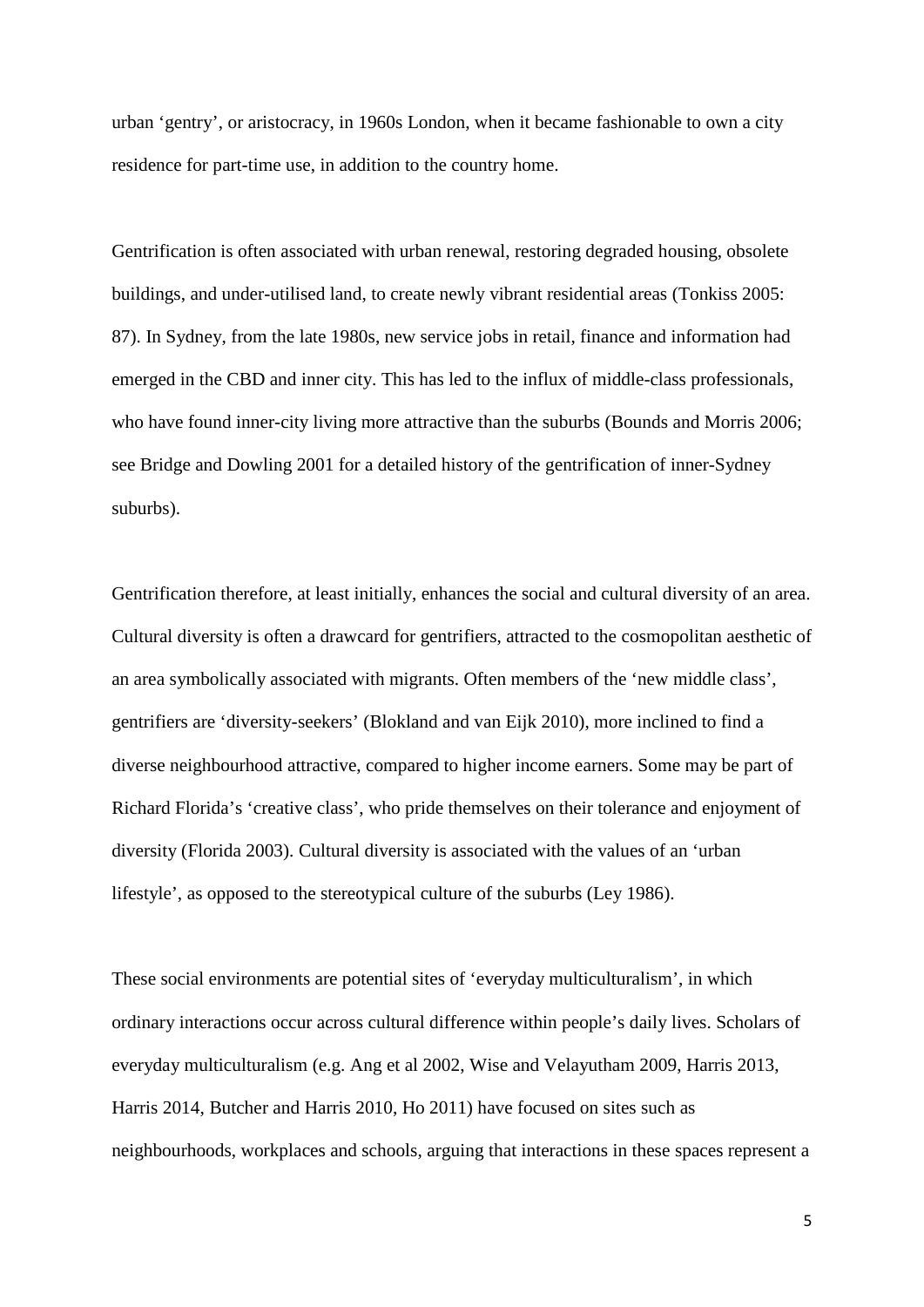lived cosmopolitanism, in which people from different cultures routinely negotiate their coexistence within a shared social space. Routinised encounters with cultural difference normalise this difference, enabling an openness to ethnic others. Noble (2013) describes this as a 'banal cosmopolitanism' or a 'intercultural conviviality', in which individuals pragmatically engage with people and goods from other cultures in daily practice, making multiculturalism an ordinary feature of life.

Schools have been theorised as a social space that may be particularly conducive to this kind of cross-cultural interaction. Amin describes schools, along with workplaces and other social sites, as 'micropublics of everyday social contact and encounter' (2002: 959), where people are thrown together and required to engage with each other and work together in a common activity, in the process enabling 'unnoticeable cultural questioning or transgression' (2002: 969, see also Ho 2011).

A more cynical view of gentrifiers' appreciation of diversity has also been articulated within the literature, namely, that it is primarily a means for displaying cultural capital. Workingclass and ethnic others exist simply as objects of an 'exotic gaze' (May 1996: 208), a 'colourful backdrop against which to play out a new urban lifestyle' (May 1996: 196), or in Bridge's terms, part of a 'gentrification aesthetic' (Bridge 2006).

Hage (1998) calls this 'cosmo-multiculturalism', in which members of the white majority engage with cultural difference through consumption. Hage explains (1998: 201) that the cosmopolitan person is 'capable of appreciating and consuming "high quality" commodities and cultures, including "ethnic" culture'. He argues that accumulating cosmopolitan capital requires a 'competence to enjoy ethnic cultural diversity', for example, appreciating ethnic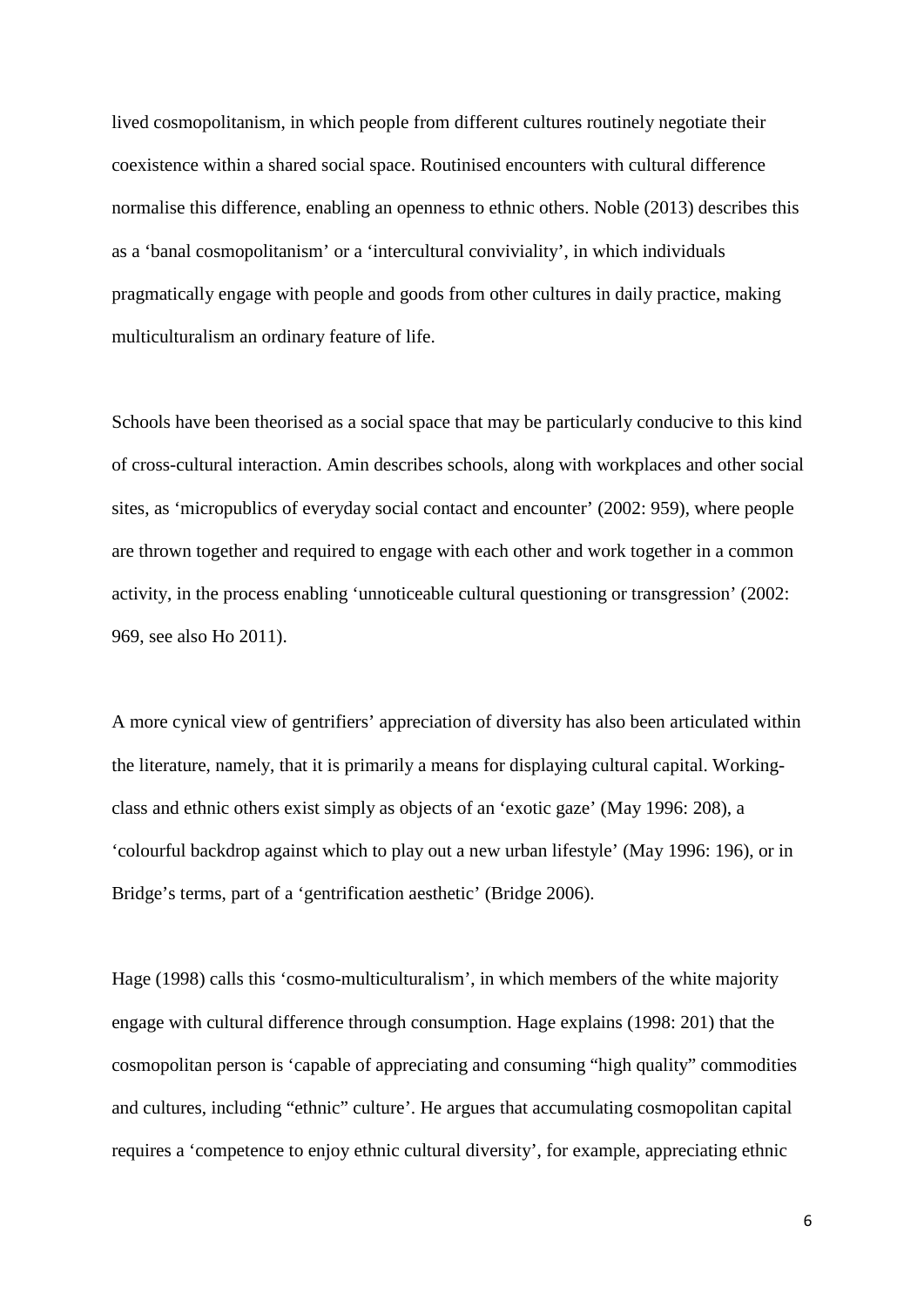cuisine (Hage 1998: 204; see also Bridge and Dowling 2001). It is a detached form of 'multiculturalism without migrants' (Hage 1997: 99), where cultural otherness becomes a commodity: 'abstract ethnic value' (Hage 1997: 145).

Hage's notion of 'cosmopolitan capital' draws on Bourdieu's notion of 'cultural capital', which underpinned the latter's analysis of the reproduction of class privilege and the embodied dispositions learnt and displayed through the 'habitus' (Bourdieu 1984, 1986). Bourdieu defined the 'habitus' as a set of practices inculcated throughout childhood, and which become a set of 'bodily dispositions' that serve as an asset, liability, or both, in the future (Bourdieu 1984: 166). Differences in habitus give individuals varying cultural skills, social connections, educational practices and other cultural resources. These can be translated into different forms of value, or capital (Lareau 2003: 273). In Bourdieu's analysis, the internalised nature of cultural capital and its transformation into particular forms of symbolic capital among the habitus of elites makes it 'the best hidden form of hereditary transmission of capital' (1986). It is this 'competence' to which Hage refers in his criticism of the cosmopolitan elite, where particular ways of appreciating 'others' become a sign of competitive cosmopolitan competency, serving to differentiate this elite from others, who are deemed 'racist', unsophisticated and backward (Hage 1997:131).

The literature on gentrification and schooling provides evidence for both approaches to multiculturalism. Research has shown that middle-class gentrifiers' embrace of diversity often stops at the school gate. In other words, gentrifiers' 'desire to display symbolic capital may conflict with the need to reproduce cultural capital through the education system' (Boterman 2013: 1130). Despite their desire for an urban lifestyle, many gentrifiers are not willing to risk their children's education by sending them to an inner city public school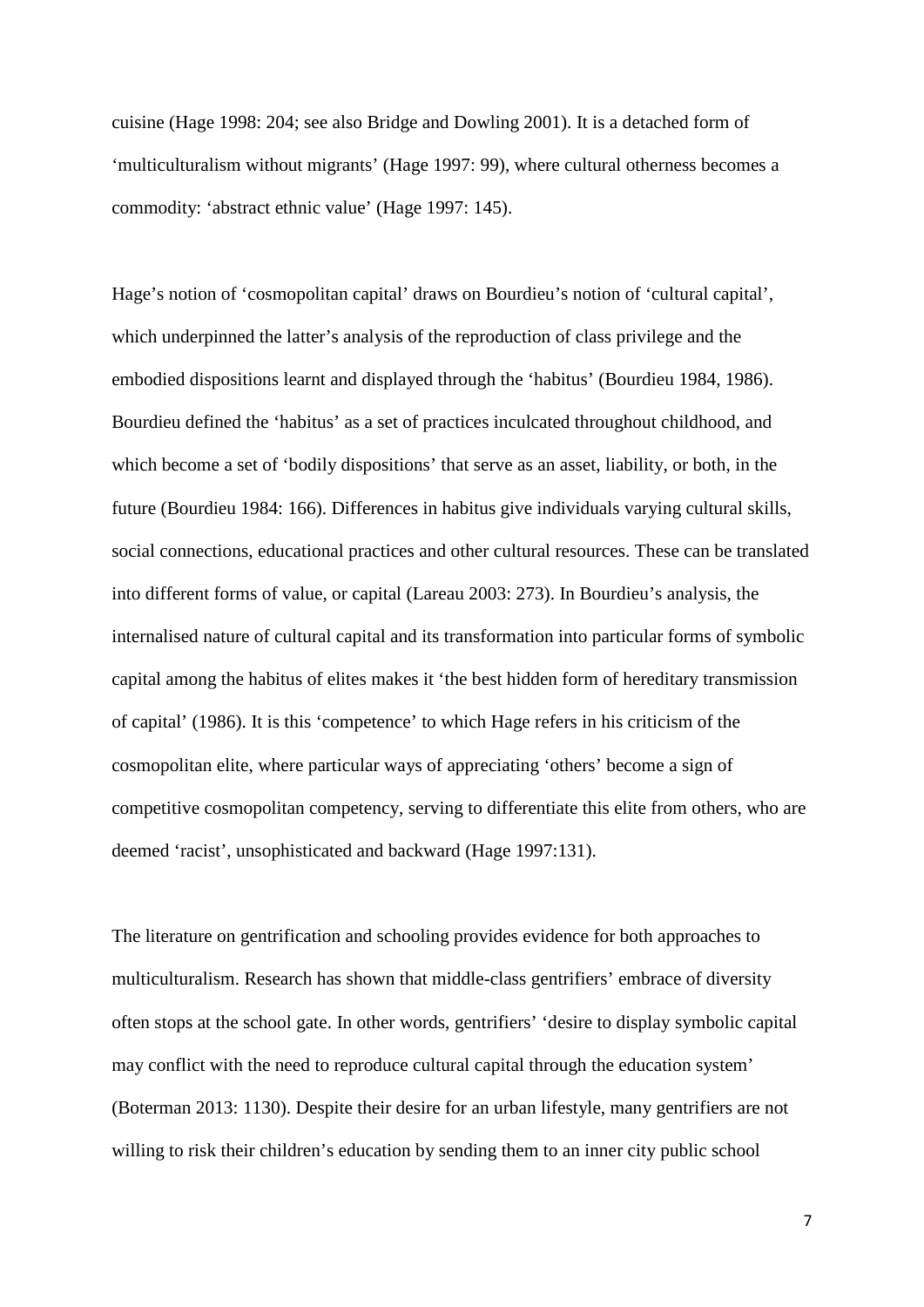dominated by working-class ethnic minority students (Butler 2003, Bridge 2006, Boterman 2013, Hamnett et al 2013, Roda and Wells 2013). Instead, they may relocate to the suburbs or choose a private school, in order to 'safeguard' their children's education.

However, other research demonstrates that some middle-class parents are willing to engage with inner-city schools, for ideological reasons (commitment to public education or to local community institutions) or pragmatic reasons (not wanting to move, willingness to 'see how it goes'). Others opt for a collective middle-class strategy to enrol their children in local schools to create 'safety in numbers' (Boterman 2013: 1134). In some schools, gifted and talented programs attract middle-class parents to otherwise 'undesirable' schools (Roda and Wells 2013, Raveaud and Van Zanten 2007). Others set up independent charter schools (Hankins 2007). All of these middle-class parents typically devote large amounts of time and money, as well as leveraging their professional networks, to ensure the quality of their children's schooling experiences (Billingham and Kimelberg 2013, Cucchiara 2013a, Posey-Maddox 2013).

For Reay et al (2007: 1045), a 'self-interested altruism' explains some middle-class parents' support for local public schools. These schools are seen as best able to develop their children's 'multiculturalist capacity' (being able to deal with 'all types of people'), which will be valuable for their professional lives in a globalising economy. The accumulation of this cultural capital is a strategy for securing their class position (Reay et al 2007: 1046). The appeal of giving children a 'real world' experience in their schooling is well documented (Cucchiara 2013b, Kimelberg and Billingham 2013, Roda and Wells 2013).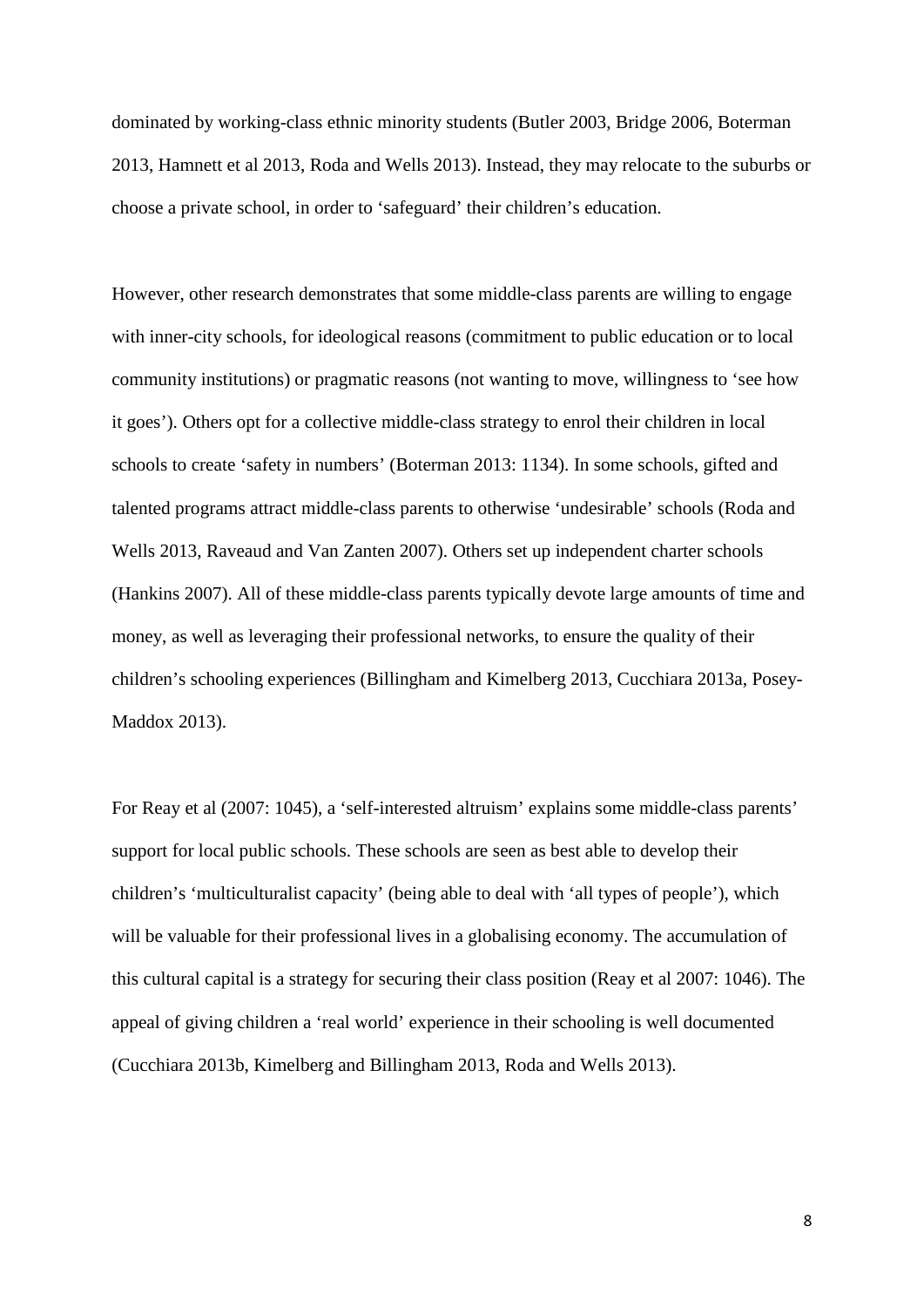This paper examines the prevalence of each type of multiculturalism within our two target schools in Sydney. It highlights relationships between gentrification, school choice, and different modes of dealing with diversity. First however, we explain the context of choice and inequality within the Australian education system.

## **School choice and polarisation: The Australian context**

In Australia, gentrification has unfolded alongside the creation of a 'market' in schools, as successive governments have favoured a 'school choice' model. Conservative governments, especially, have argued that school choice is an extension of democratic rights, and that competition between schools creates better schools for everyone (Kelly 2009: 263). Since the early 1970s, federal governments have steadily increased funding of non-government schools (Forsey 2010a: 2). During the Howard government (1996-2007), for example, public subsidies for high-fee schools massively increased their resource levels to more than double the per capita resources available to public schools (Windle 2009: 233). At the state level, in New South Wales, the government 'dezoned' schools in the 1980s, enabling students to apply to attend schools outside of their local catchment area. In the same period, the number of academically-selective public schools was expanded, and this expansion has continued since. There are now 47 fully or partially selective schools in NSW, the majority located in Sydney (DEC 2015). These schools, catering for gifted and talented students, were designed in part to stem the flow away from the public education system.

Overall though, providing 'choice' has resulted in a large movement of middle-class families out of the government sector (Campbell 2005, Campbell et al. 2009, Connell 2011). Across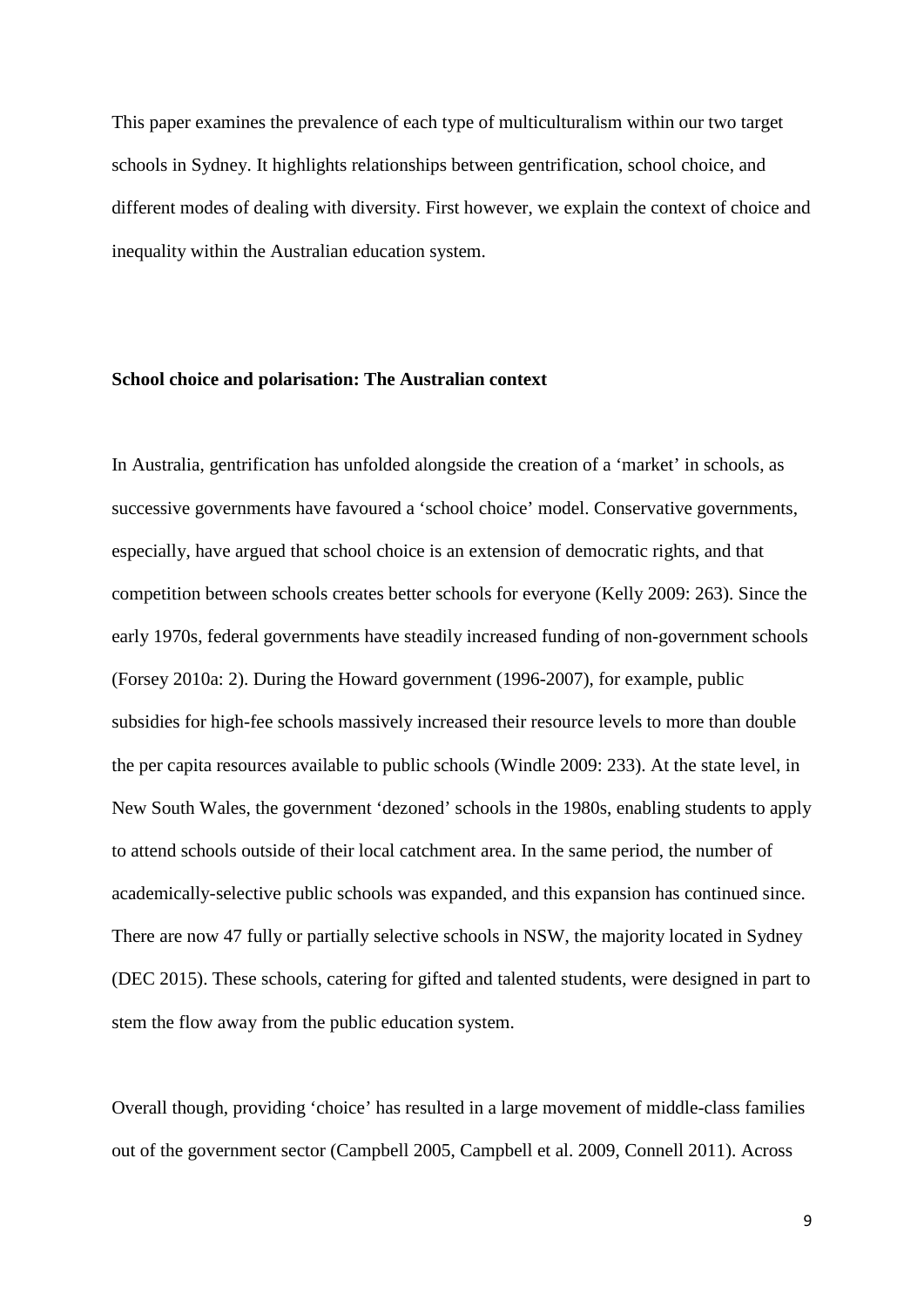Australia, the number of students attending non-government schools increased from 22% in 1980 to 35% in 2013 (Evershed 2014). In NSW, public school enrolments increased by only 1% between 2004 and 2013, compared to almost 10% for non-government schools (McNeilage and Knott 2015).

Yet inequality is also growing *within* Australia's public system. Public schools in middleclass areas that have 'desirable' students (i.e. those with the best potential to excel in external examinations) and capacity to raise funds from the parent community, have grown in size and academic strength (Windle 2009: 234). Other schools are left with the 'residual' student body – students from poorer backgrounds, including disadvantaged migrant backgrounds (Halse 2004).

These inequalities emerge in part because parents do not equally exercise choice. As Skeggs writes, 'choosing is a particularly middle-class way of operating in the world, dependent on access to resources and a sense of entitlement to others' (2004: 139). Typically, educated middle-class parents exercise choice by virtue of their capacity and interest in understanding and participating in schooling systems (Campbell et al. 2009, Forsey 2010b, Roda and Wells 2013).

By 'middle class', we refer to the cultural and normative practices bound up within 'class' identities that maintain differentiation from other socio-economic groups, and which reproduce inequalities. This is not a label defined by economic or material categories alone, but a cultural experience recreated in daily social interaction (Crompton 2005). As Bourdieu demonstrated, encultured practices relating to classed experiences, and acquired quite unconsciously, provide different advantages and disadvantages in the school field (1984: 107,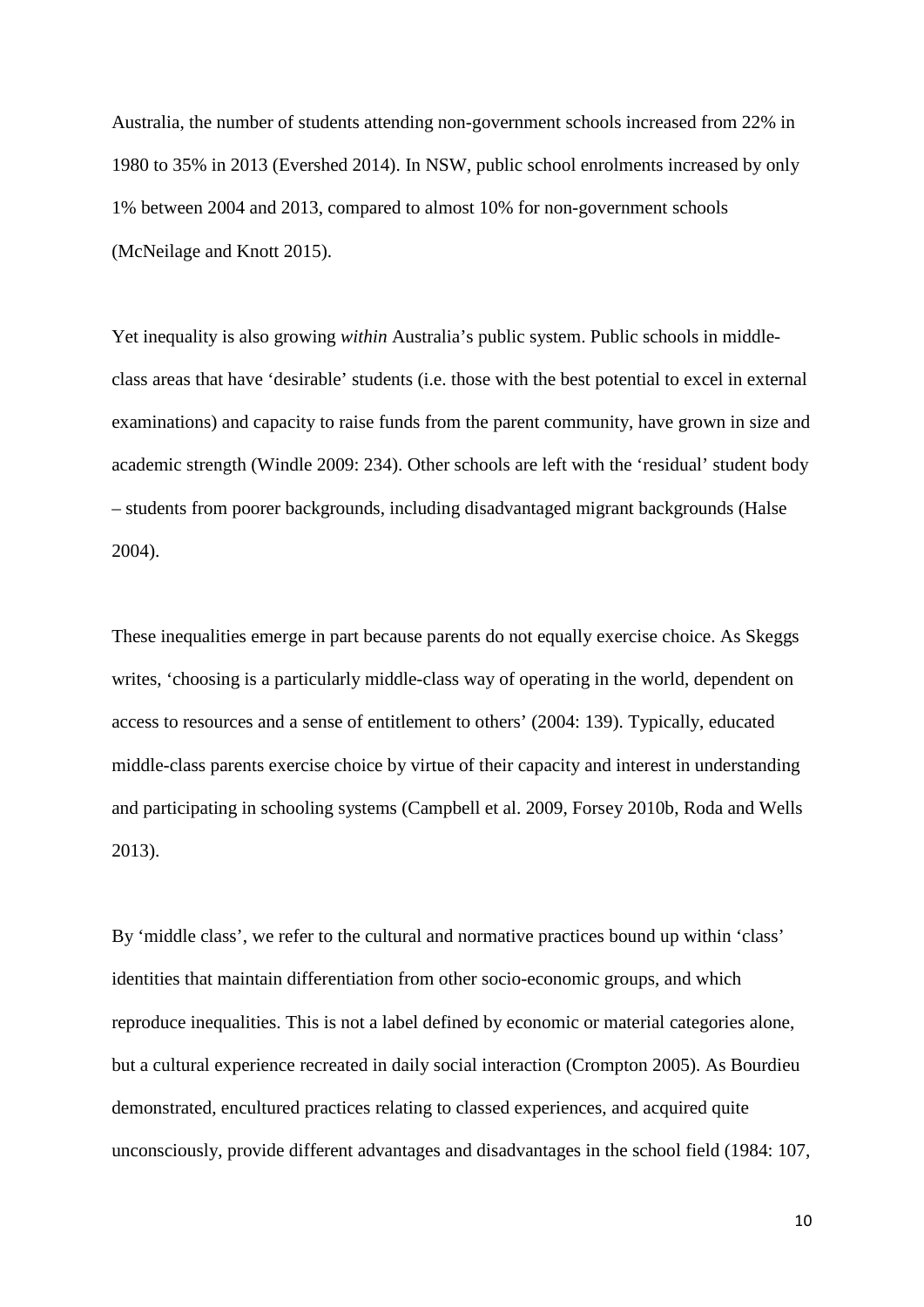165, 1986). The cultural logic of middle-class child rearing is far more in synch with the standards of schools and other institutions than that of working-class parents (Lareau 2003: 3- 4, 8; Pugh 2009). Watkins and Noble (2013) further demonstrate how these encultured practices, developed within the home and necessary for successful participation in school, are patterned along ethnic as well as class lines.

In contrast to the choosing middle-class, research shows that parents from low-income and working-class backgrounds, including some migrant parents, have historically been more likely to send their children to their local public school. Such parents may prefer a school that is close to home, be less aware of differences between schools, and/or be less skilled in the practice of 'choosing' schools (Ball et al 1996, Kenway 2013, Raveaud and van Zanten 2007). However, this class division is neither homogenous nor applicable to all of Australia. Catholic schooling, for example, has a long association with the education of working-class families (Grace 2002). There is also anecdotal evidence of working-class families in Australia with economic capital choosing to move out of the public system (see Pini et al. 2012, Butler 2015). Yet by and large, polarisation along socio-economic divisions is occurring throughout Australia, often even within the same suburb (e.g. see Kenway 2013 for an analysis of segregation in schools in Geelong, Victoria).

The social consequences of school choice policies have been widely documented in many western nations, with researchers arguing that social cohesion is damaged and inequality worsened by a fragmented school system (e.g. Windle 2009, Halse 2004, Burgess and Wilson 2005, Frankenberg et al 2003, Lipman 2011). The OECD (2012: 92) states that 'Providing full parental school choice can result in segregating students by ability, socio-economic background and generate greater inequities across education systems'. However in Australia,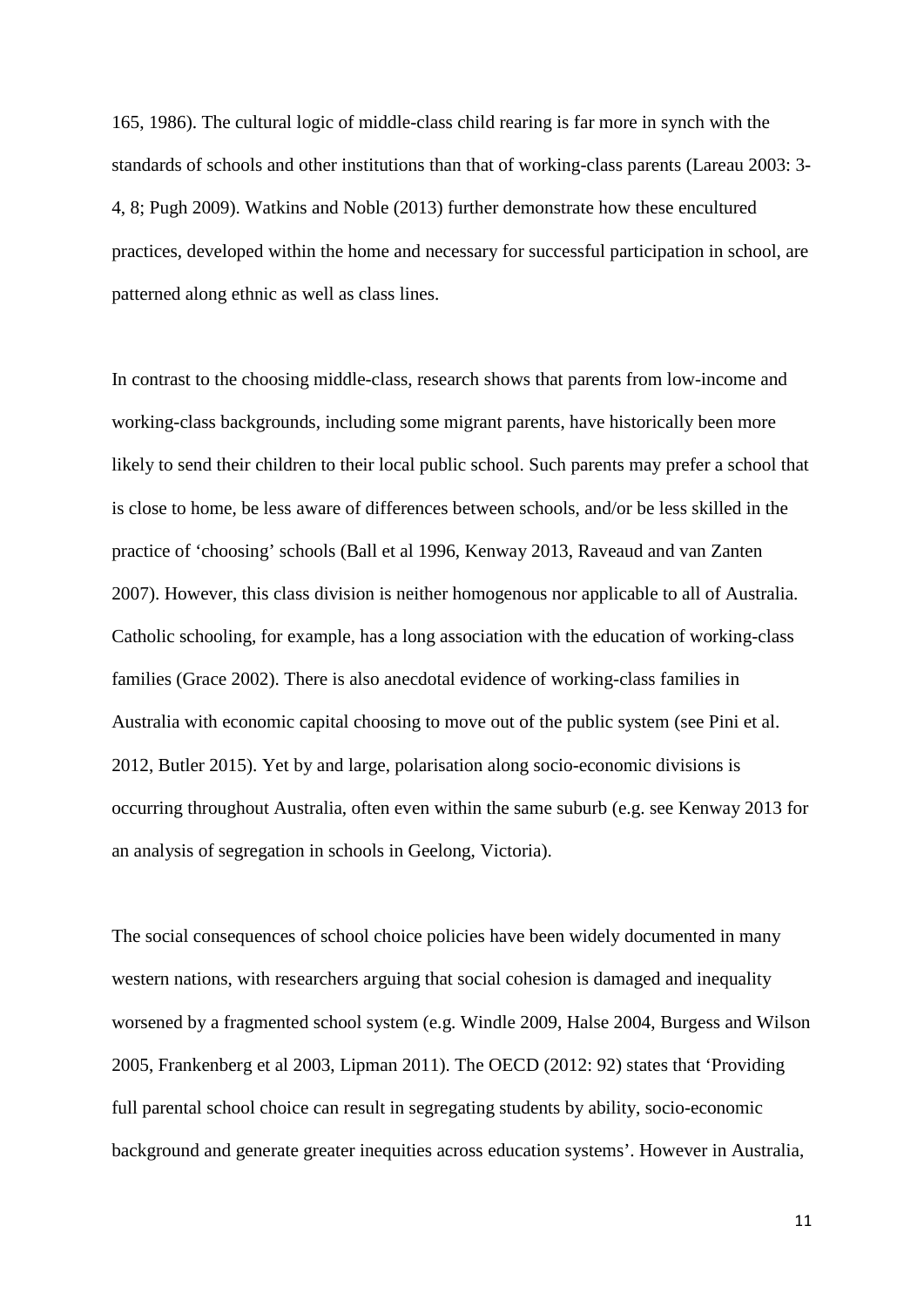there has been much less scholarly research on the social consequences of school choice, and even less on the intersection of education policy and gentrification (although see Gulson 2007). An established body of work has addressed the practice of school choice in relation to private schooling (e.g. Connell et al. 1982, Kenway 1984, Proctor 2011), and a growing body of literature has examined school choice in relation to inequality and social segregation in Australia (Marginson 1993, Campbell 2005, Campbell et al. 2009, Forsey 2008, Windle 2009, Connell 2011, Butler 2015). Yet these studies, while taking account of geography, have not addressed gentrification as a central component.

Our research aims to fill this gap, examining the implications of school choice for cultural diversity within school communities within the wider context of gentrification. As one of the world's key migrant destination countries, and one where school choice policies have been aggressively promoted, the Australian case can provide some rich insights. Additionally, in theorising modes of inter-cultural interaction within school communities, this paper enhances our understanding of what gentrification and school choice mean at the level of people's everyday lives.

### **Methods and data: Introducing Cooper and its schools**

Our research focuses on a gentrifying Sydney suburb that we call Cooper. Cooper is an innerurban suburb with a history of heavy industry and manufacturing, dating from the  $19<sup>th</sup>$ century. Manufacturing work and cheap housing attracted many post-World War 2 migrants, and Cooper became one of the most culturally diverse areas in Australia. Migrants from Europe and later Asia transformed its streetscapes.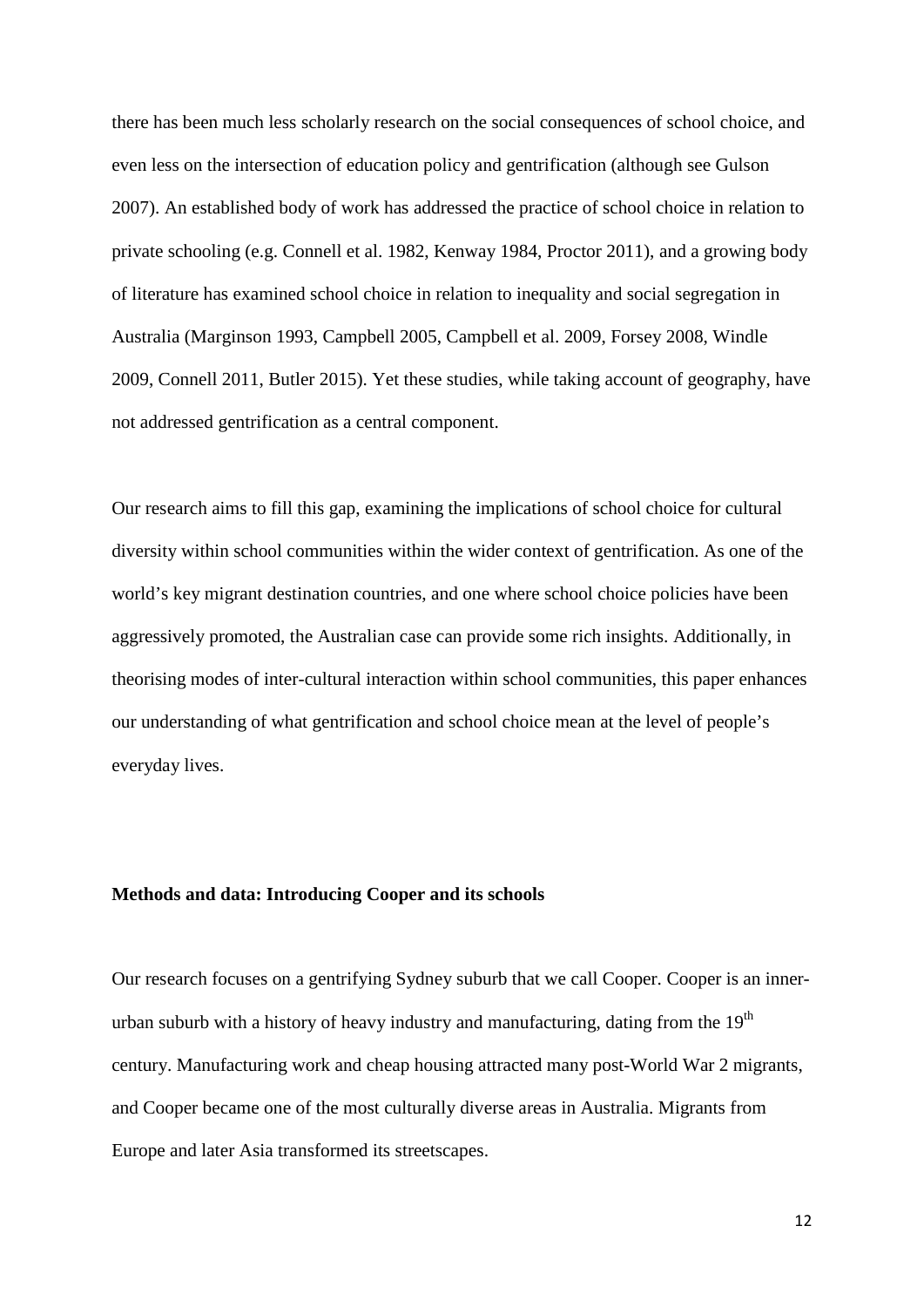In the last two decades though, this trend has reversed, with increasing numbers of middleclass Anglo Australians moving into the area. According to the Census, in the decade to 2011, the proportion of Cooper residents working in professional jobs more than doubled (from 12% to 31%), while the proportion speaking only English at home increased by more than ten percentage points (from 40% to 51%) (source: ABS 2001 and 2011 Census).

Cooper residents born in non-English speaking countries now tend to have lower incomes than Australian-born residents. In 2011, while only 46% of Australian-born residents had a weekly personal income of less than \$800, the average figure was 75% for migrants from the main non-English speaking source countries, as Table 1 shows:

| <b>Birthplace</b>              | Personal weekly income less than \$800 (%) |
|--------------------------------|--------------------------------------------|
| Australia                      | 45.9                                       |
| Southern & Eastern Europe      | 79.3                                       |
| North Africa & the Middle East | 73.9                                       |
| South-east Asia                | 76.9                                       |
| North-east Asia                | 72.1                                       |
| Southern & Central Asia        | 74.8                                       |

**Table 1: Income by birthplace, Cooper 2011**

Source: ABS 2011 Census TableBuilder

Our research in Cooper is based on in-depth interviews conducted in 2014 with a sample of 20 parents, equally divided between two public primary schools. We also interviewed the schools' principals and a school-based community worker. All parent respondents lived in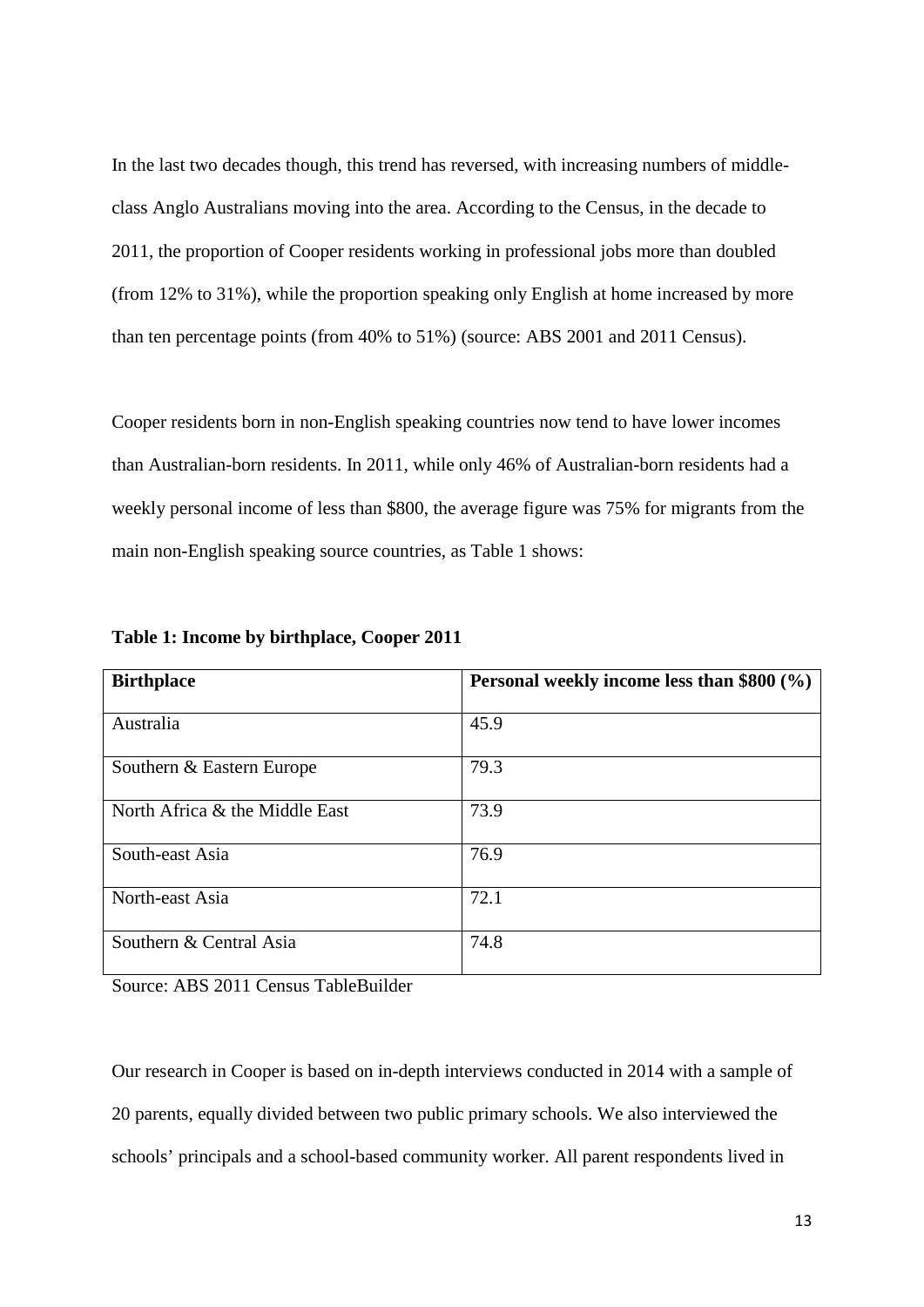Cooper at the time of interview, as well as having at least one child in either of the two schools under study.

Respondents were found primarily through snowball recruiting. We aimed for an approximate stratified sample, so that the demographic profile of our respondents could largely mirror the demographics of each school's community, for example, in terms of ethnicity and class. While this was achieved in the case of one school we call 'Cooper Hill', at the school we call 'Cooper Creek' interviewees were predominantly white. At both schools, we found that white middle-class gentrifiers had formed tightknit, ethnically homogenous communities, a point to which we return. Snowball recruiting resulted in a concentrated focus on this community at Cooper Creek, as interviewees referred us on to parents with whom they enjoyed relationships. Further research is needed to redress this imbalance. Interviews typically lasted 45 to 90 minutes, and covered topics such as respondents' residential history, school choice decisions, and perceptions of social relations within their children's school.

Given the small sample size, our findings should be considered preliminary. The research reported here is the first stage of an ongoing investigation into gentrification and schooling in Cooper. Our sample is not representative of all parents in the two schools, but elucidates the range of experiences that are present within Cooper's public schools at this time.

Interview research was complemented with analysis of data from the Census and the *MySchool* website, a website operated by the Australian Curriculum, Assessment and Reporting Authority (ACARA) that provides detailed profiles of all schools in Australia.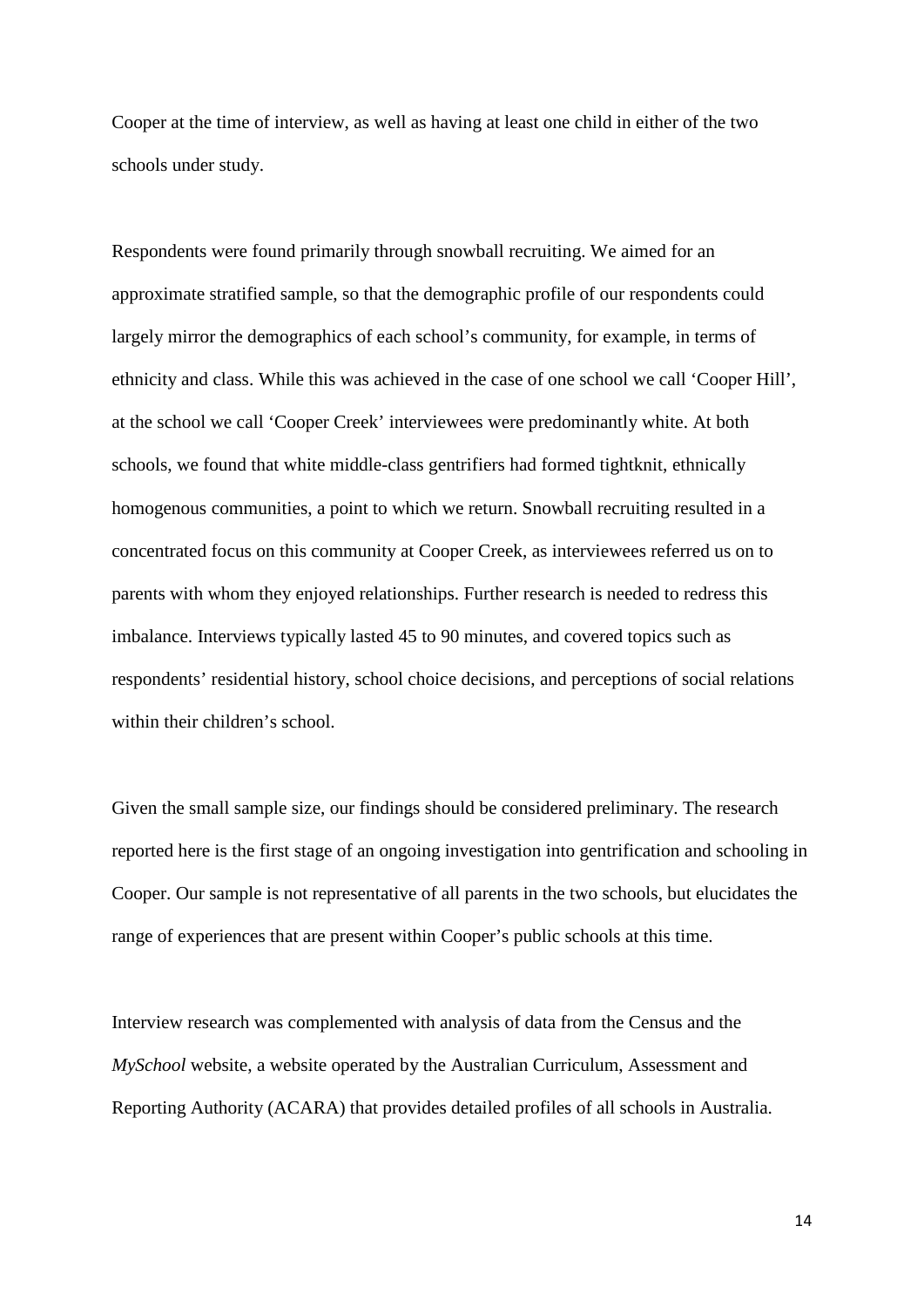### **Polarisation and self-segregation in Cooper**

Cooper Creek and Cooper Hill Schools both have a long history of servicing disadvantaged, multicultural communities. However, in the last decade, Cooper Creek has become a highly desirable school for white middle-class gentrifiers, while Cooper Hill has come to be seen as the 'poor cousin' school.[1](#page-14-0) This polarisation is evident in the *MySchool* statistics (2013) on each school, in two main ways.

Firstly, the majority of Cooper Creek's families (60%) are high income earners (within the top quarter income earners nationally). This is *double* the proportion at Cooper Hill (30%). This difference is striking given that Census figures show that income profiles of the two schools' catchment areas are virtually identical.<sup>[2](#page-14-1)</sup>

Secondly, as Cooper Creek's families have grown wealthier, they have also become whiter, with the proportion from a language background other than English (LBOTE) dropping to 29 per cent. At Cooper Hill, while LBOTE levels have been falling, LBOTE students still comprise a majority of the school, at 64 per cent. In both schools' catchment areas, Census figures show that approximately 55 per cent speak a non-English language (ABS 2011 Census). So Cooper Creek is *disproportionately Anglo* compared to its neighbourhood, while Cooper Hill is *disproportionately non-Anglo*.

School segregation is therefore more pronounced than neighbourhood segregation. In other words, the neighbourhoods of the two schools are more culturally mixed than the school

<span id="page-14-0"></span><sup>&</sup>lt;sup>1</sup> These two schools are the only public primary schools in this part of the suburb. There are also two Catholic primary schools within the immediate area (within about one kilometre), and two other public primary schools in another part of the suburb (about two kilometres away).

<span id="page-14-1"></span><sup>2</sup> In *both* catchment areas, approximately 40 per cent of residents earn less than \$800 per week, while just over 20 per cent in each area earn between \$800-\$2000, and 5 per cent earn more than \$2000 (ABS 2011 Census).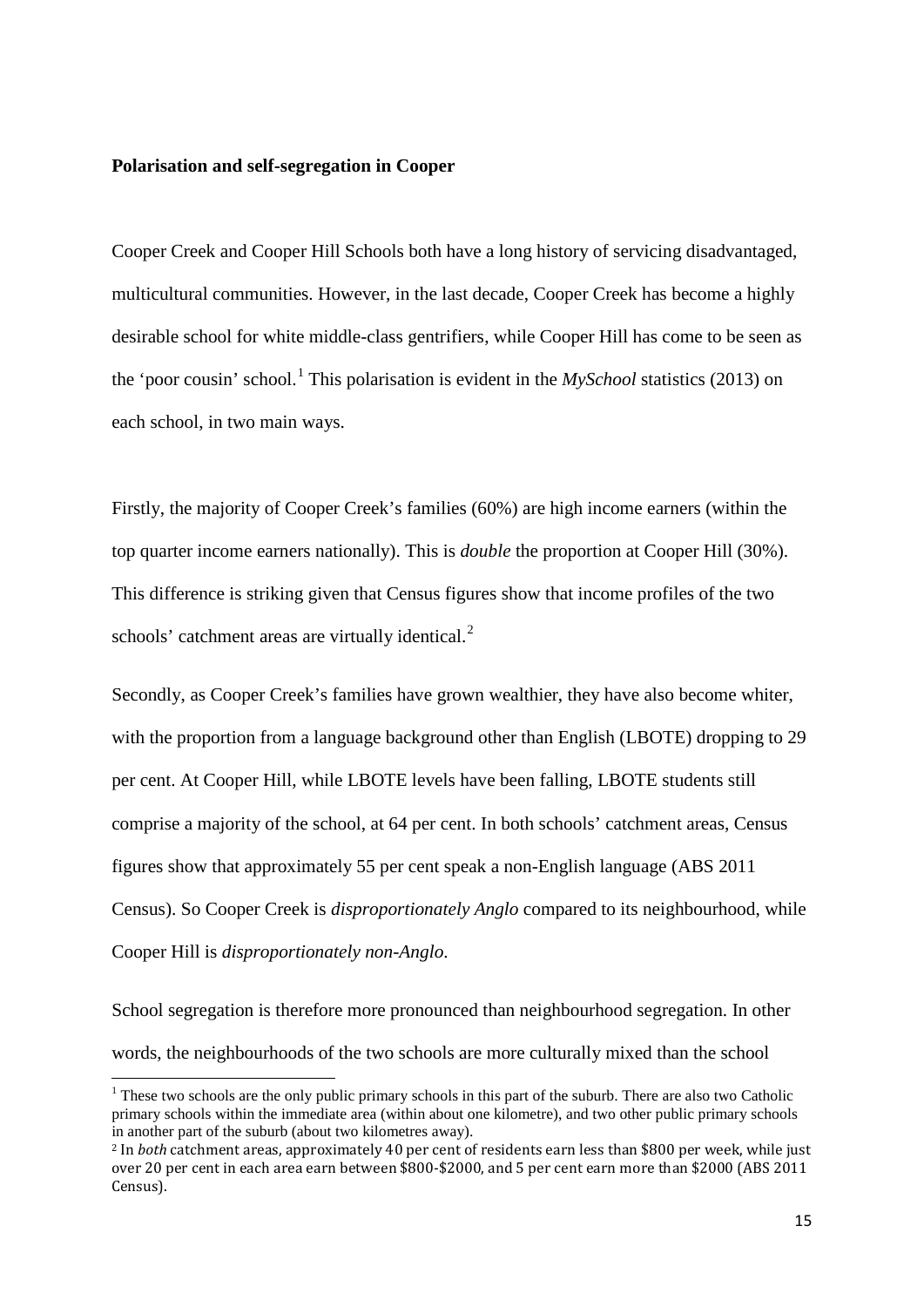communities. This corroborates international research showing that education systems with school choice 'have schools with higher levels of economic, ethnic, and ability segregation than the levels in the neighbourhoods in which children reside' (Keels et al 2013: 242, see also Burgess et al 2005, Johnston et al 2006, Rangvid 2007).

Given that the distance between the two schools is just one kilometre, and that their catchment areas are virtually identical on all major indicators (income, education, labour market status, occupation, ethnicity), we can assume that the polarisation of the school communities largely reflects active choice among white middle-class families to send their children to Cooper Creek.

We interviewed a number of parents who lived in the catchment area of Cooper Hill but were attracted to Cooper Creek because of its reputation for high quality academic programs, especially music and arts programs. In the words of Will, $3$  an Anglo-Australian father, Cooper Creek is:

[...] more in tune with the changing lifestyle of the area, it's very hip and groovy, lots of musicians, lots of entertainers, lots of people in the entertainment industry tend to go to that school.

In contrast, two participants told us that middle-class white parents considering Cooper Hill appeared to do so with anxiety. The school's principal, Louise, informed us that she had had 'a lot of parents coming in saying, "Can you guarantee that my child won't be disadvantaged by the fact that there are a lot of children in their class who did not start life speaking

<span id="page-15-0"></span> $3$  All respondent names are pseudonyms, and some personal details have been altered slightly in order to preserve the anonymity of respondents and schools.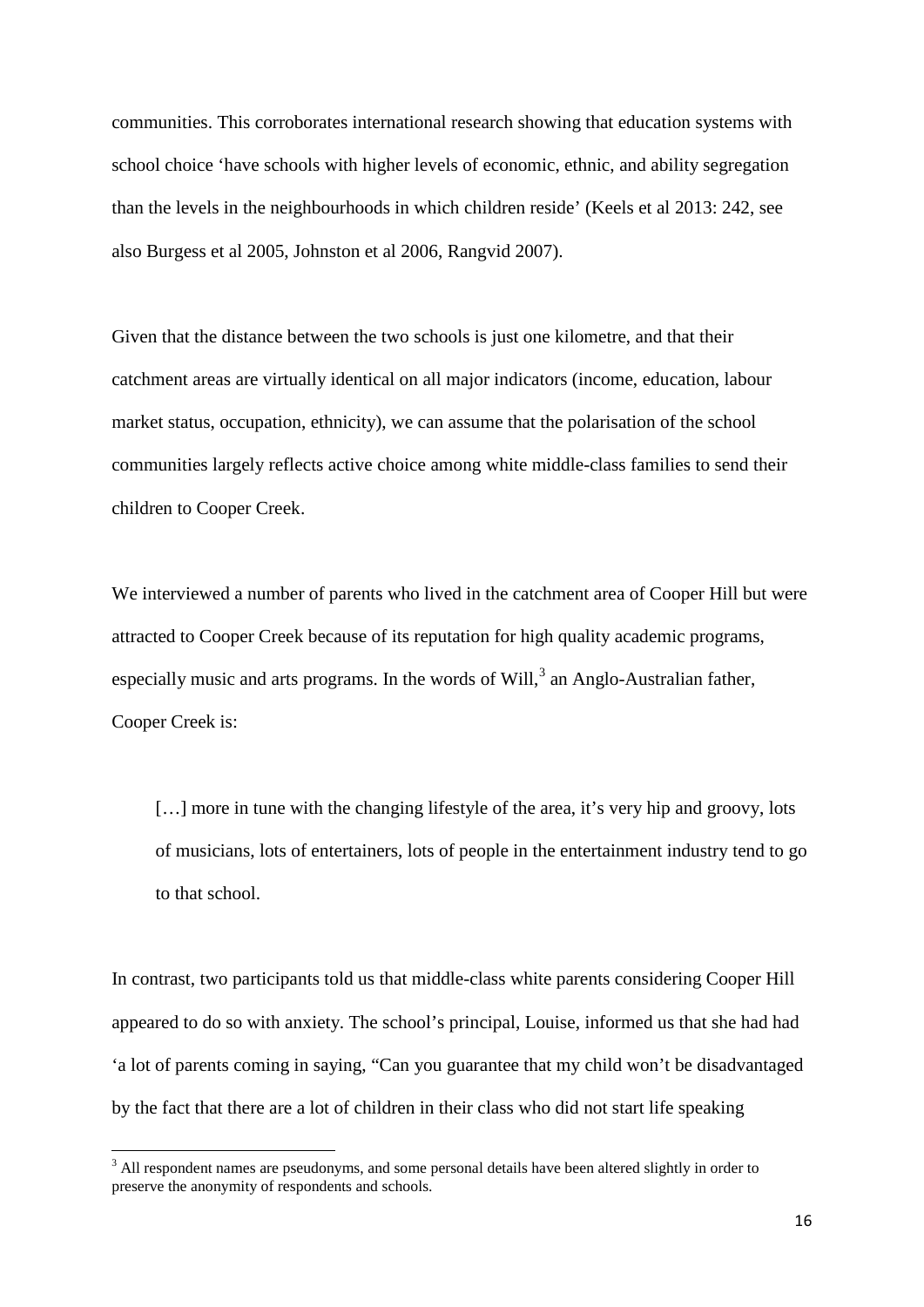English?"' She added that this was a recent phenomenon, as more middle-class whites arrived in the neighbourhood. This mirrors international research showing white parents' concerns with the perceived English language skills of minority pupils, although Hamnett et al (2013: 569) remind us that English is 'widely and proficiently spoken among many Indian immigrants and amongst many children of migrants from Southeast Asia' (see Boterman 2013 for a similar experience in the Netherlands).

Louise recounted an incident where an Anglo-Australian mother had come for an interview with the principal and was convinced that Cooper Hill was the right school for her child. However, Louise continued, when this parent came to hand in the enrolment form, it was lunchtime, so the children were out in the playground. When she arrived at the school office, she asked the office worker, 'Do you always have this many coloured children in the playground?' She did not submit the form. Another interviewee, Wendy, an Anglo-Australian, told us that she knew people who 'absolutely were never' going to send their kids to Cooper Hill: 'They would stand outside the school, look at the kids coming out, and say, "I don't see anyone that I want my kids to be friends with"'.

This suggests that in Cooper, like many other areas, the practice of school choice effectively means that middle-class parents may follow an 'imperative of avoidance' (Hamnett et al 2013: 572), choosing to send their children to the 'desirable' schools, which exacerbates divisions, even within the public system. The rest of the paper explores the implications of this division in terms of the ethnic composition of the two schools, and the prevalence of everyday and cosmo-multiculturalism within each school.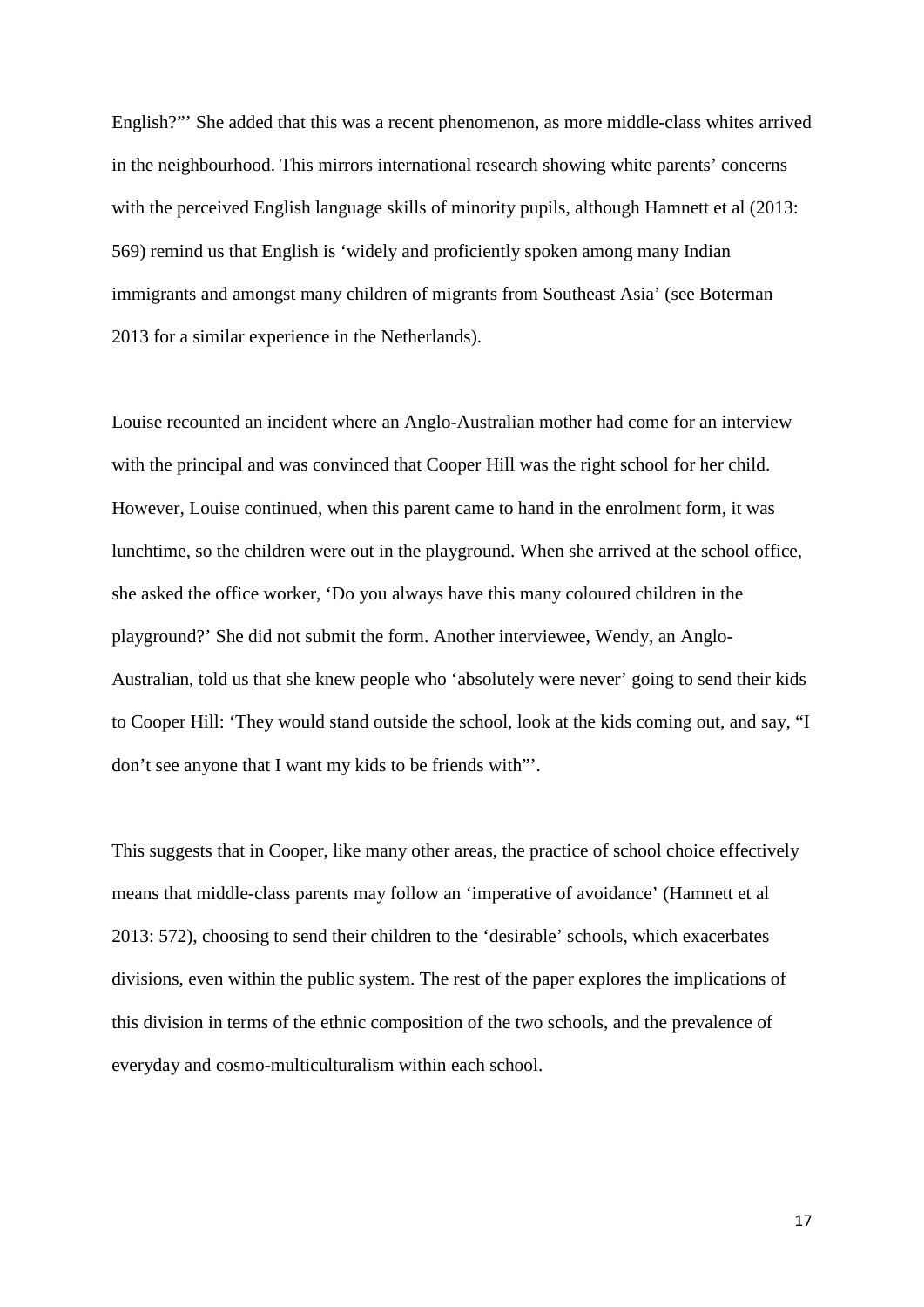#### **Everyday multiculturalism: normalising difference**

In the 'idealized gentrification scenario', gentrifying families enrol their children in the local public school, where they interact with children from different social and cultural backgrounds and learn from each other (Keels et al 2013: 240). Everyday multiculturalism in schools is made possible by gentrification, but, as we have previously argued (XXX), only when schools sufficiently reflect the diversity of the larger community. School choice has reduced social and cultural diversity in many schools, some of which have become islands of white middle-class privilege. This is particularly so at the elite level of high-fee private schools in wealthy suburbs (XXXX). In such environments, the cultural capital that comes with being middle-class and Anglo-Australian in Australian society is shored up within individual schools and their communities. However, similar trends are evident in local suburban public schools, as we can see in Cooper Creek, where now less than a third of students come from a language background other than English.

Some of our Cooper Creek respondents were acutely aware of the dominance of white students and families within the school. They mentioned that they had moved to Cooper for its cultural diversity, but soon realised that they were part of a movement that was displacing non-white residents. For example, Wendy explained that when she saw her daughter's kindergarten class photo:

I just cracked up because we all say, 'Oh, we moved to Cooper for the diversity! We love the diversity there!' And of the eight girls in her class, guess how many were not blonde? None! They were all blonde! (laughs) So it's like, 'The middle-class Anglo…is shoving that diversity out the door!'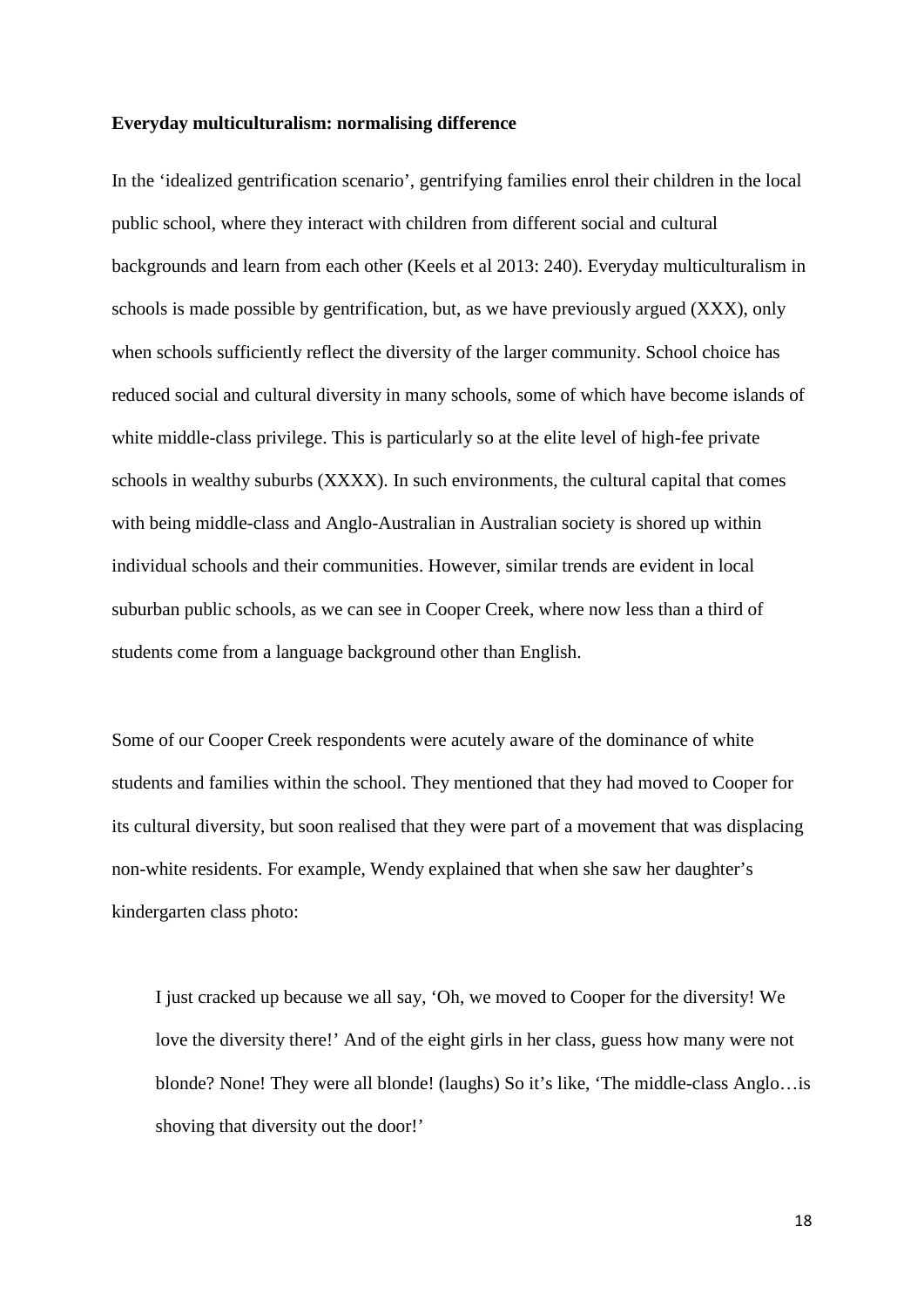Another of our white respondents, Jim, stated that most of his daughter's friends were children of migrants, and other parents also stressed that families of non-white backgrounds still attended the school. However, far more evident in both parents' narratives and the *MySchool* data is the dramatic reduction of cultural diversity within Cooper Creek. In fact, a dominant narrative within the interviews was the school's tight-knit community, one which was based on shared cultural and social backgrounds and values. In response to our question, 'What are the best aspects of the school?', *every respondent* from Cooper Creek cited the parent community, or the community values. As Wendy explained, 'On the whole, it's families with a similar values-base, I would say, to ours, so we have that in common'. Although almost a third of the school's students are from a non-English speaking background, multiculturalism did not feature in how our respondents spoke about the school community.

In contrast, Cooper Hill has a majority of students from language backgrounds other than English, representing about 40 different ethnicities, according to the principal, Louise. When asked to describe the school community, Louise's immediate response was to describe the ethnic makeup of the school, and how important multiculturalism was in the school's identity. This was echoed by parents at the school. In response to the question, 'What are the best aspects of this school?', the vast majority of Cooper Hill parents discussed cultural diversity. This included all the six non-white parents interviewed (two of whom were of Aboriginal rather than migrant descent) who often expressed relief that at this school, their children would not stand out. More positively, many listed the various nationalities found at the school ('Lebanese, Turkish, Vietnamese, Chinese, Bangladeshi', etc), proudly explaining how they and their children had friends from many different backgrounds, and that cultural difference was not a barrier. As Natalia, who is Spanish-Australian, stated: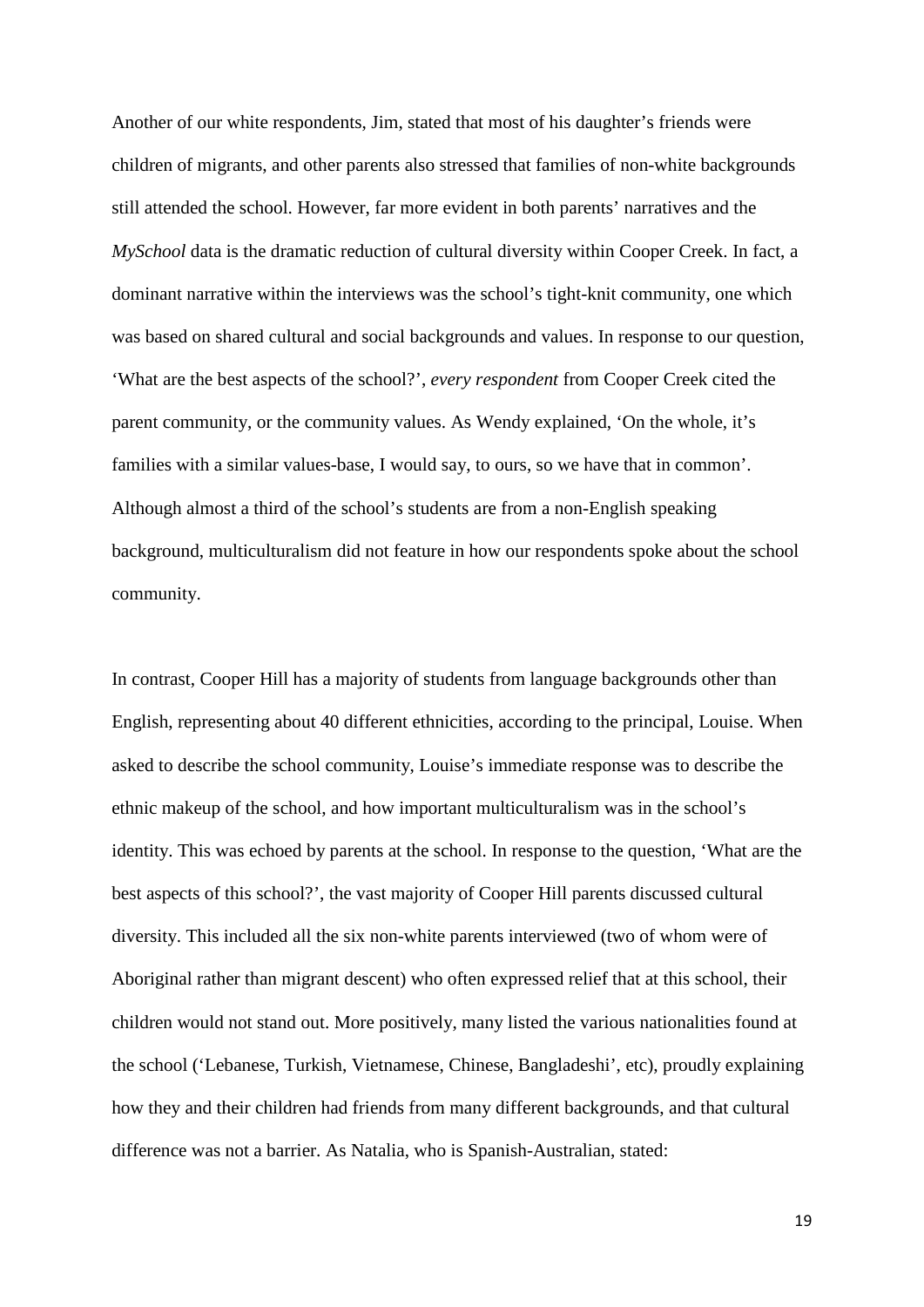we're all together, and we all seem to be able to do it, you know…I am really happy that my children have the opportunity to go to school with children who are not Australian and that it's normal for them…I'm really, really happy and proud that we are able to do it especially because Australia – that's what Australia is.

Apart from these friendships, Natalia's pride centres on the work that she and other parents have done through a community centre based at the school. Over many years, groups of (mostly non-white) parents have worked together on initiatives such as playgroups, English classes, employment skills training, fundraisers and the various 'multicultural days' at the school. Almost always on a volunteer basis, these parents – supported by a paid community worker – have built an impressive community infrastructure which many respondents said makes the school distinctive.

Around a third of Cooper Hill's students come from a white background. The principal told us that she valued the way that such parents, in her view, worked to 'embrace' this aspect of the school 'rather than transform it'. This was echoed by the participants themselves. As Will stressed: 'one of the things we *do* like about our school is that it's not all middle-class whities. We *like* the fact that they, you know, come home with names that I can't pronounce, as friends.' Jen, another Anglo-Australian parent, stated: 'if we were in an area where they were at a school that was completely homogeneous then I just see that as such a missed opportunity, and for me it just doesn't reflect real life'. Another parent, Susan, an Aboriginal woman, enthused about her children's 'different nationality friends', at whose houses they had 'even had sleep-overs'. Susan had moved to Sydney from a regional town, and enjoyed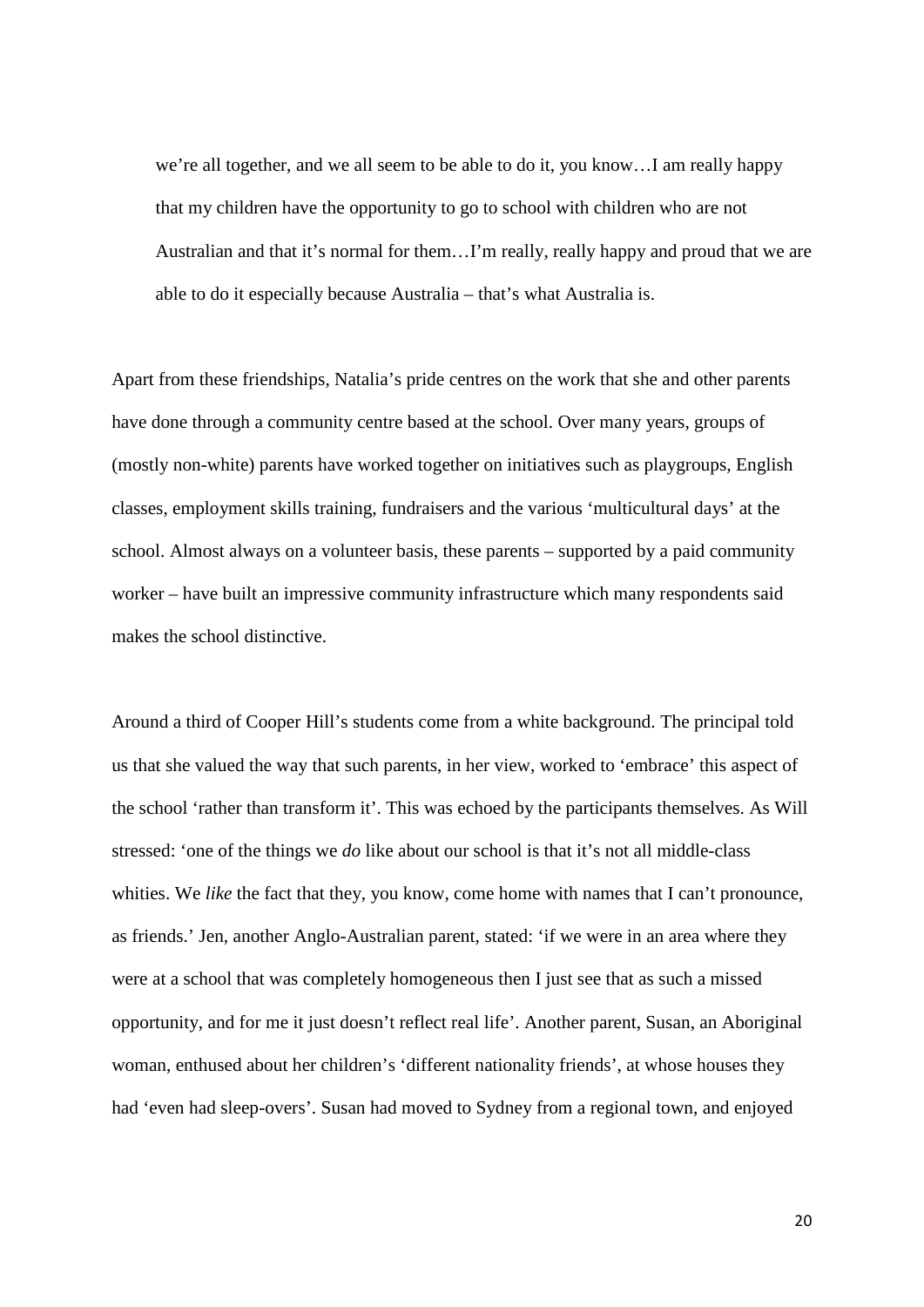the contrast with her own childhood where she attended a small primary school on an Aboriginal reserve.

These participants at Cooper Hill appeared to view multicultural engagement as an implicit part of people's everyday lives in the school. However, it was also evident that cross-cultural mixing was not evenly practised. Our respondents from non-Anglo migrant backgrounds all talked about the recent arrival of white Australians into the school community within the last five or so years. It was felt that their presence had changed the social dynamic of the school community. These interviewees effectively divided the school community into 'whites' and 'migrants', and (somewhat hesitantly) shared their frustrations with the sometimes exclusivist behaviour of white parents. As Rashimi, of Sri Lankan heritage, explained, white people 'don't want to share their experiences with us… they try to avoid'.

This division is especially manifested in the Parents and Citizens (P&C) group, which is comprised almost entirely of white parents. Many of our interviewees commented that this group was 'unrepresentative' of the school. John, a white parent and a P&C executive member, argued that there was insufficient effort on the part of the P&C to diversify the group:

I've really noticed for example, people in the P&C don't necessarily reflect the cultural diversity of the school, and if you raise something about that, people say, 'well, we invited everyone to the meeting'. But I think you need to do more than that.

Natalia told us that she used to be active in the P&C but withdrew as it became more 'Anglo-Saxon' and comprised of 'bigger personalities'. She explained, 'I don't think it's on purpose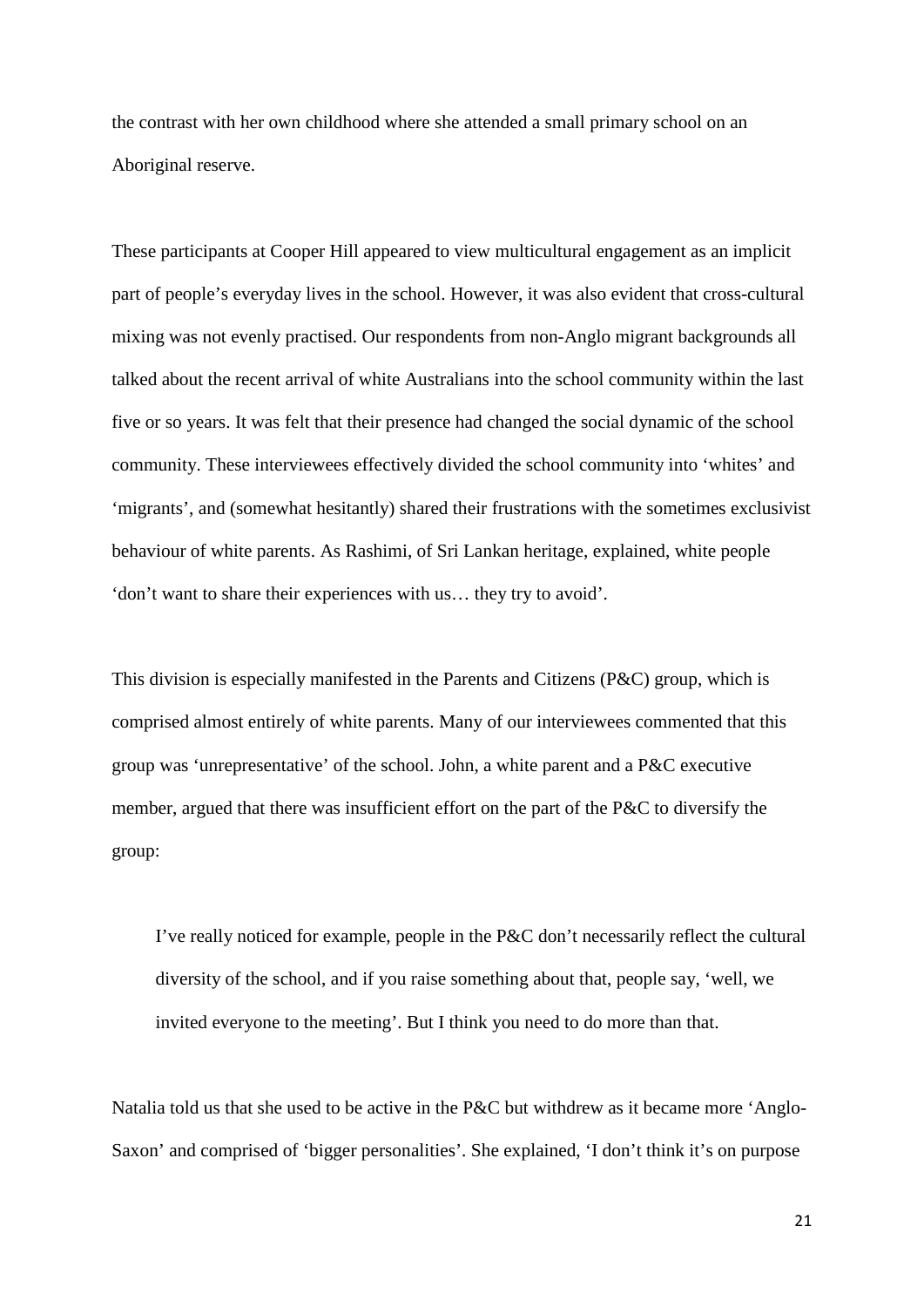but their personality is really – and if you're a bit shy or English is your second language, it feels a bit… I felt it was a bit uncomfortable'. Natalia's experience mirrors those of many working-class minority parents, who feel increasingly marginalised when parent bodies become dominated by middle-class professionals (Billingham and Kimelberg 2013, Cucchiara 2013a, Posey-Maddox 2013).

While interviewees spoke about this division primarily in ethnic terms, it was apparent that these experiences were shaped by factors which were deeply classed (Bourdieu 1984, Ortner 1998). The migrant parents we interviewed were more likely to be employed in low-paid service sector work, or primary carers without an independent source of income. The white Australians they viewed as excluding and/or avoiding them were highly educated and from middle-class, professional backgrounds. On entering the school, these latter parents appeared to have recreated a particular type of middle-class culture and habitus (Ortner 1998), as exemplified by their 'bigger personalities'. These were highly skilled people and, as Louise perceived, they 'go to meetings for a living'. Their confidence was experienced as a form of exclusion by parents from working-class migrant backgrounds.

This mirrors the demographic profile of Cooper overall, as discussed above. There are small numbers of working-class white families, and middle-class non-white families at the school. However, as is the case for the suburb as a whole, within the school, whiteness was typically associated by non-Anglo-Australians with class privilege. The practice and experience of everyday multiculturalism is therefore complicated by class and the unequal distribution of class-based privileges. Julie, the Anglo-Australian community worker at the school, made this clear when she explained that before gentrification affected Cooper Hill, the school community was a 'level playing field'. Although families were from different countries, Julie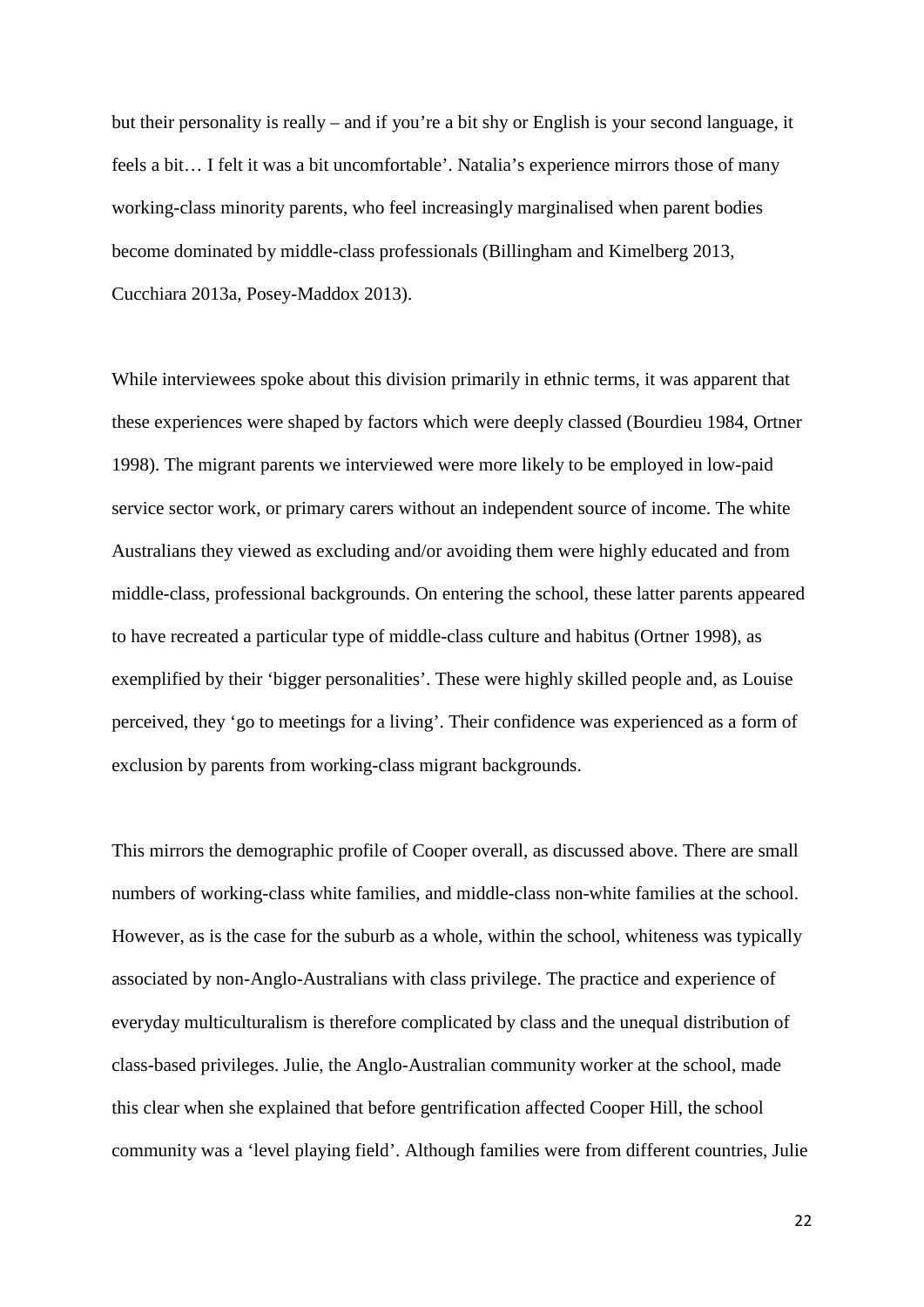continued, all were relatively recent arrivals and shared a comparatively low socio-economic status. These circumstances were conducive to cross-cultural engagement. The influx of middle-class Anglo-Australians was seen to have disrupted this dynamic, and the school community is still adapting to the changes this has brought.

#### **Cosmo-multiculturalism: Consuming difference**

Gentrifiers at both Cooper Hill and Cooper Creek can be largely characterised as part of the 'new middle class' discussed above, who often define themselves as cosmopolitan and progressive. Drawing on Butler's (1997) work, we identify these middle-class gentrifiers as typically public sector or creative industry professionals with lower incomes but high cultural capital, as compared to private sector professionals on high incomes with more socially conservative orientations. Their appreciation of diversity fits neatly with their progressive worldviews and cultural sophistication, and they value cross-cultural competency as a professional asset.

The interest in fostering this 'cosmopolitan capital' is evident in our study. At Cooper Creek, the proportion of non-white students had fallen so dramatically that the school was no longer funded to provide community language classes in its curriculum. However, so many parents valued foreign language learning that the P&C instituted its own classes, before and after school, in five languages: Spanish, German, Arabic, Greek and Chinese. Most languages reflect the families present in the school, with the exception of Chinese. As Wendy explained, there are not a lot of Chinese speakers at the school but, 'It's because Western parents like the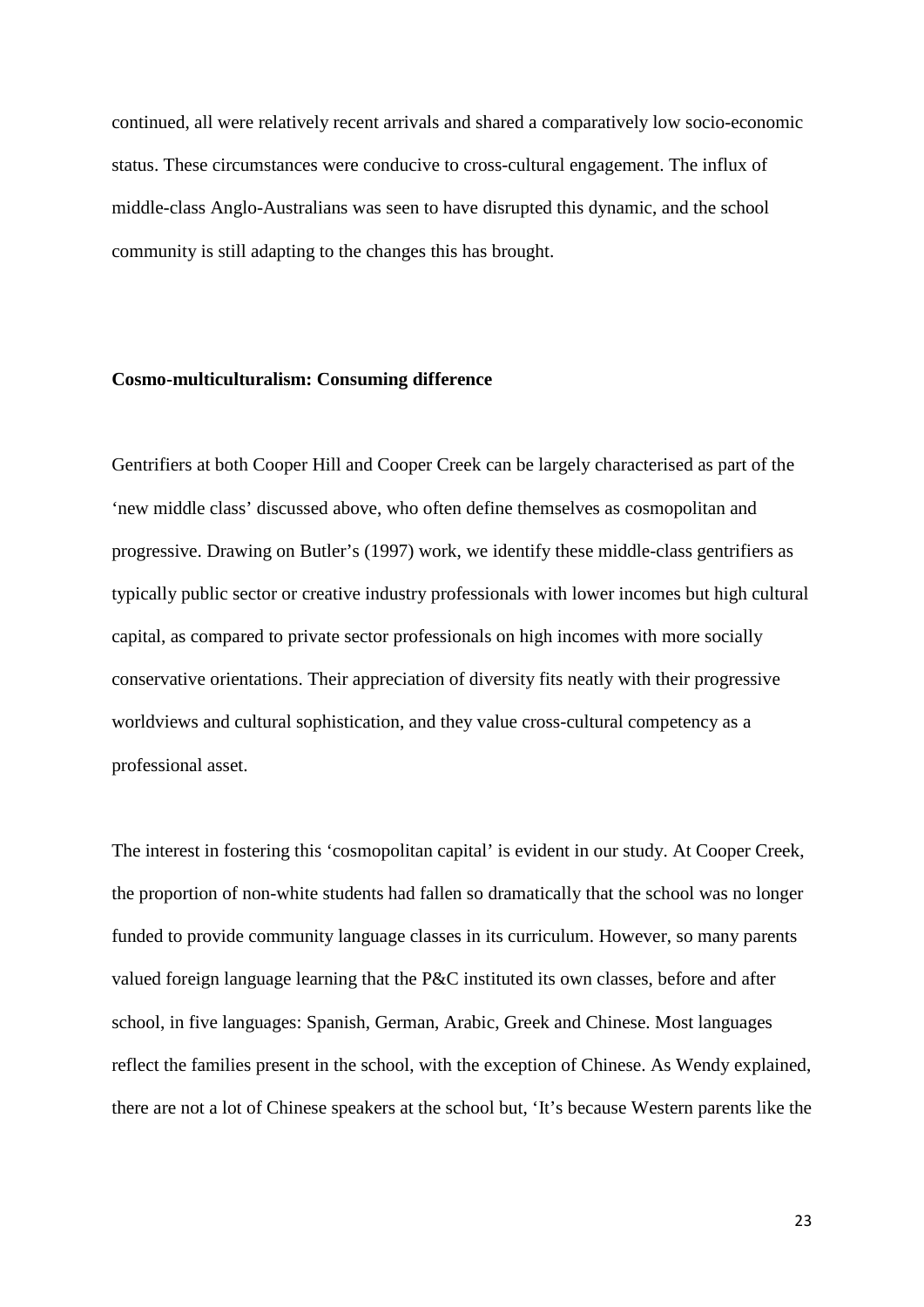idea of their kids learning Chinese'. In this instance, Chinese is offered not as a community language, but as a language with obvious future professional applications.

Cooper Creek's cosmo-multiculturalist credentials are also evident in its success in the annual state-wide Multicultural Perspectives Public Speaking Competition, where students prepare speeches on set multicultural topics. In his interview, Cooper Creek's principal proudly highlighted the school's record in producing finalists in this competition. However, as one of our respondents, Fiona, an Anglo-Australian mother, complained:

Every year you see the whitest, most Anglo-Saxon kids standing up, winning that competition, talking about the United Nations Conventions, with no basis from their own life experience, and the kids who really have a greater insight into that are completely silent and…it's quite awful… So I think there's a dominant culture in the school that does silence a lot of the actual diversity that is there.

The parents' commitment to foreign language classes at Cooper Creek is matched by their enthusiasm for arts and music. The school is well-known for its performance groups, and offers an extensive range of arts and music programs, including bands, musical theatre, theatresports, and dance. Many of these initiatives are run by parent volunteers (cf. Billingham and Kimelberg 2013: 97). More than one respondent characterised the parents as 'artsy fartsy types', a characterisation that fits well with the profile of the cosmopolitan figure described by Hage (1997) who appreciates 'high quality' culture. The commitment to arts and music, like foreign languages, is a mark of Cooper Creek's cosmopolitan and cosmomulticultural credentials, and a form of cultural capital with strong currency beyond the school.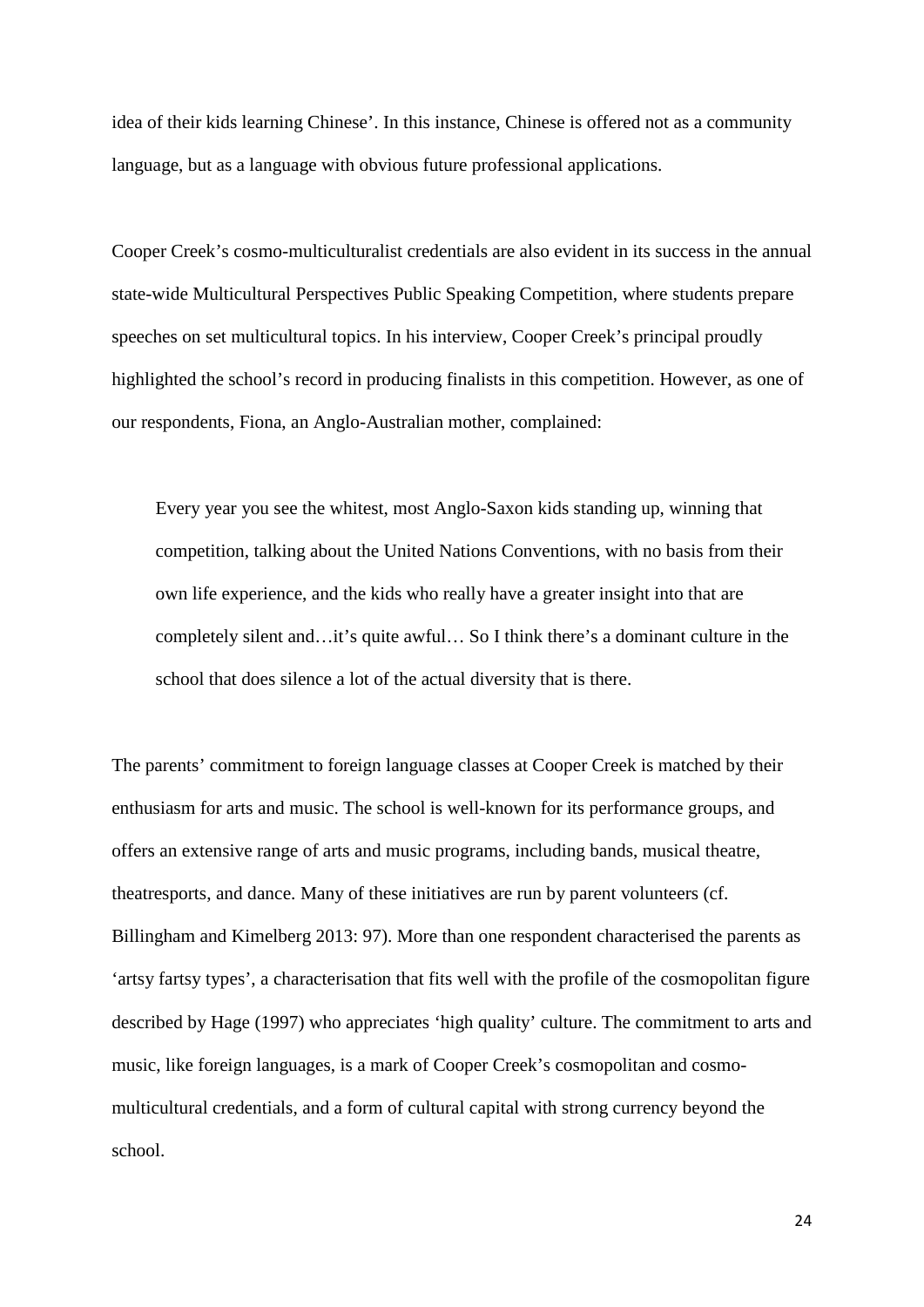Meanwhile, at Cooper Hill, white middle-class parents appreciate the cosmopolitan capital being accrued by their children in attending a culturally diverse school. As in Reay et al's study (2007), our respondents discussed values they wished to see cultivated in their children, such as worldliness, self-awareness and openness. These values are best inculcated in a school that reflects 'real life', as Jen stated. She and other parents might reassure themselves that while their children risk falling behind academically, as teachers' energies are absorbed by children who might be seen to lack a 'scholarly habitus' (Watkins and Noble 2013), this concern is, in Jen's words, 'outweighed by the overall experience' of contact with cultural diversity.

However, the valorisation of diversity sometimes stops short of developing friendships with ethnic others, such that some middle-class white parents at Cooper Hill could be said to practise Hage's 'multiculturalism without migrants'. This mirrors Blokland and van Eijk's finding that the social networks of gentrifiers professing to value and enjoy diversity were no more diverse than the networks of others who professed no such preference (2010: 328). At Cooper Hill, Will, as noted above, liked the fact that his children had friends with names 'that I can't pronounce'. However, others, despite reporting that they'd moved to Cooper for its multiculturalism, acknowledged that their children's friendship circles were not diverse. For example, Lucy, an Anglo-Australian woman, talked at length about the school's diversity as something that 'excited' her and her husband. But the children's social networks were a different question: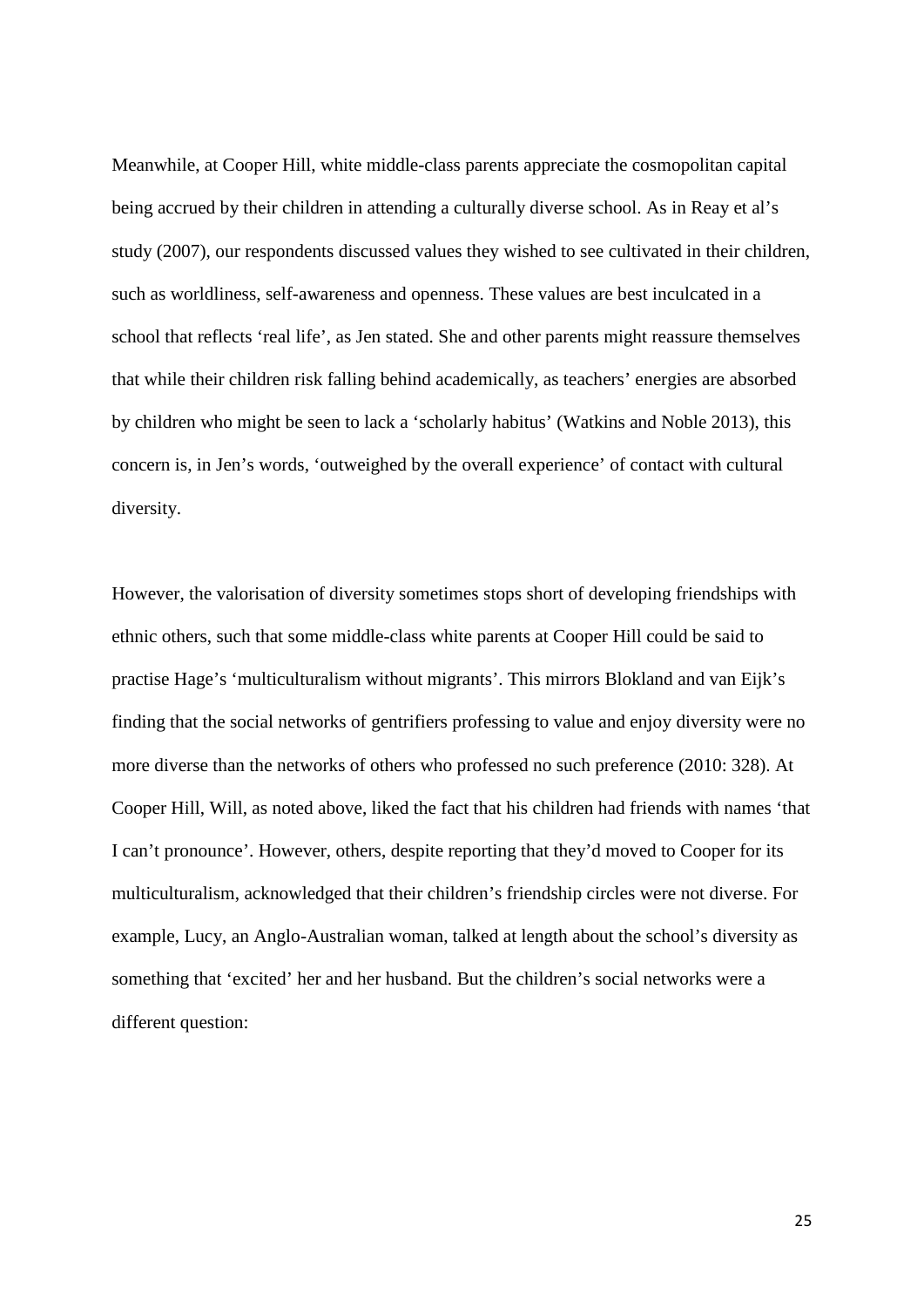[…] my observation is that still, you have those sub-cultures [based on ethnicity]… I would love to be able to say that my children, they're best friends with kids from a Nepalese background, or ... and it's not the case. And that disappoints me.

The difference between the two schools then, is one of degree. Both everyday and cosmomulticulturalisms are practised in both locations, but in differing amounts. The higher levels of cultural diversity at Cooper Hill allow for more interactions approximating everyday multiculturalism, compared to Cooper Creek. However, even at the former school, the everyday mixing appears to be concentrated among migrants. Cosmo-multiculturalism is a better description of the practices of the middle-class whites, at both Cooper Hill and Cooper Creek. At the latter though, the numerical dominance of Anglo-Australians has meant that this mode of multiculturalism has become the dominant approach.

# **Conclusion**

In Australia, the impact of gentrification on local schools has been exacerbated by policies of school choice. One result has been the rise in number of middle-class parents opting out of local public schools in favour of private schools or more desirable public schools. In some cases, this has worsened existing divisions and inequalities between schools, including between public schools. Our research has examined the implications of these changes for cultural diversity within school communities, and identified two distinct modes of multiculturalism practiced across both schools, which are also affected by classed cultural capital.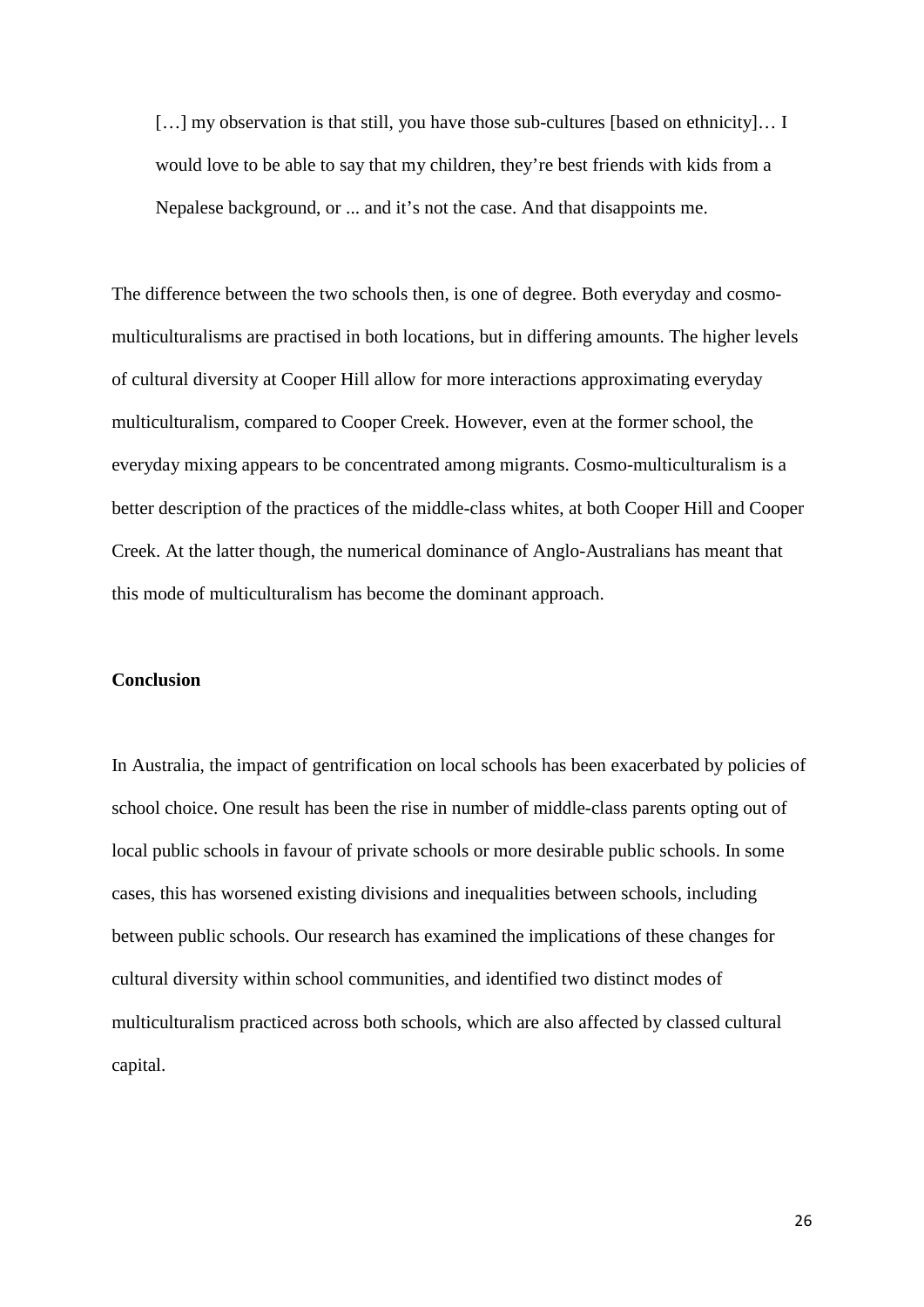These different modes of 'doing diversity' represent just one dimension of the social consequences of gentrification and school choice. They are part of the well-documented division and segregation that result from communities being fragmented by the marketization of social practices, with the long-standing marketization of housing now combined with the more recent intensification of the marketization of education. Our research has shown that these processes have driven apart even local public school communities within the same suburb, with worrying implications for multicultural social relations and for social justice.

### **Works Cited**

ABS (Australian Bureau of Statistics) 2011 Census data. [http://www.abs.gov.au/websitedbs/censushome.nsf/home/quickstats?opendocument&navpos](http://www.abs.gov.au/websitedbs/censushome.nsf/home/quickstats?opendocument&navpos=220) [=220](http://www.abs.gov.au/websitedbs/censushome.nsf/home/quickstats?opendocument&navpos=220) [Accessed: 20 October 2014].

Amin, A., 2002. Ethnicity and the Multicultural City: Living with diversity. *Environment and Planning A*, 34 (6), 959-980.

Ang, I., et al., 2002. *Living diversity: Australia's multicultural future*. Sydney: Special Broadcasting Service.

Ball, S. J., Bowe, R., & Gewirtz, S., 1996. School choice, social class and distinction: The realization of social advantage in education. *Journal of Education Policy*, 11 (1), 89-112.

Billingham, C. M. and Kimelberg, S. M., 2013. Middle-class parents, urban schooling and the shift from consumption to production of urban space. *Sociological Forum*, 28 (1), 85-108.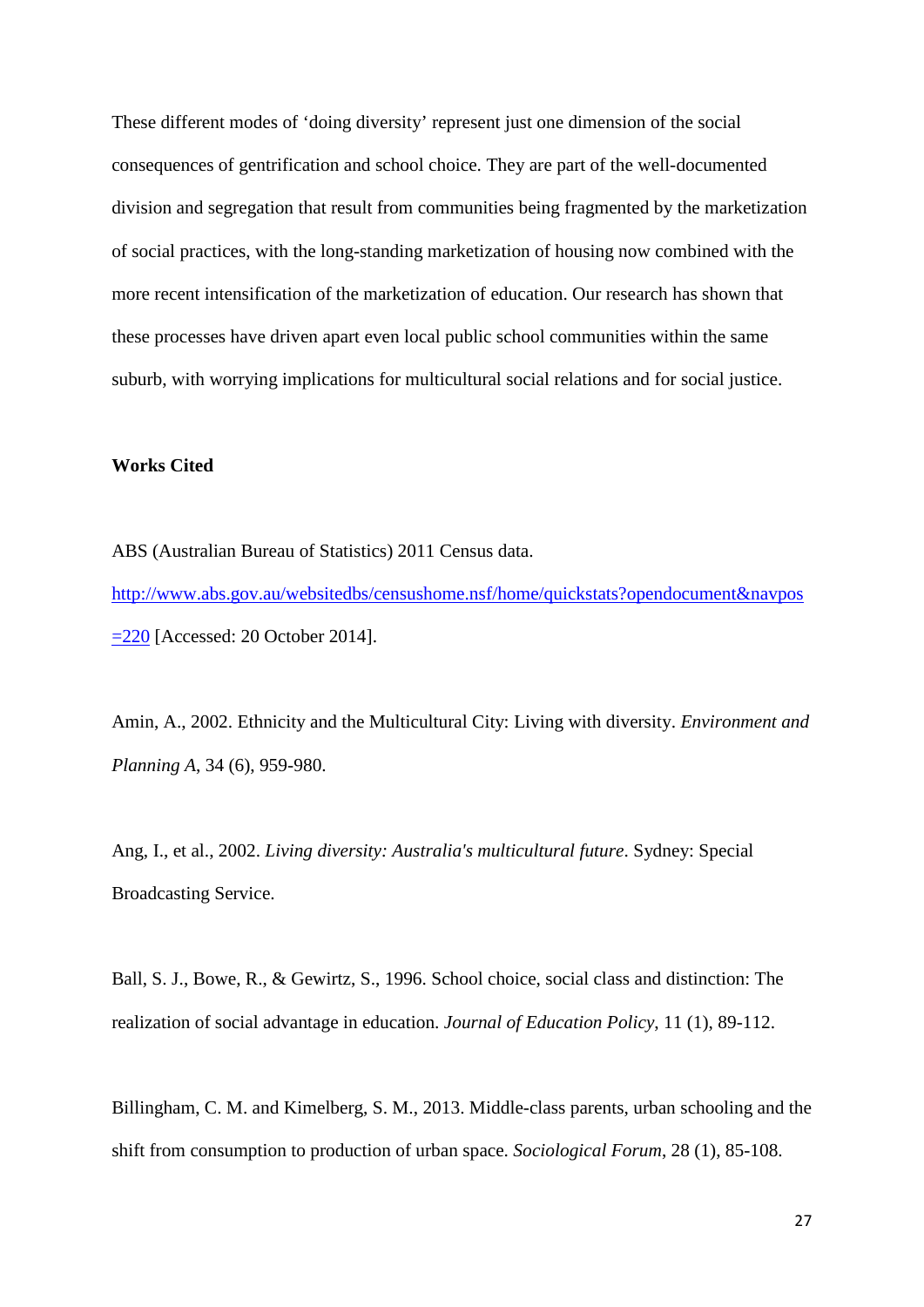Blokland, T. and van Eijk, G., 2010. Do people who like diversity practice diversity in neighbourhood life? Neighbourhood use and the social networks of 'diversity-seekers' in a mixed neighbourhood in the Netherlands. *Journal of Ethnic and Migration Studies,* 36 (2), 313-332.

Boterman, W. R., 2013. Dealing with diversity: Middle-class family households and the issue of 'black' and 'white' schools in Amsterdam. *Urban Studies,* 50 (6), 1130-1147.

Bounds, M., and Morris, A., 2006. Second wave gentrification in inner-city Sydney. *Cities*, 23 (2), 99-108.

Bourdieu, P., 1984. *Distinction: A Social Critique of the Judgement of Taste.* Trans. Richard Nice, London and New York: Routledge.

Bourdieu, P., 1986. The forms of capital. In J. Richardson (ed) *Handbook of Theory and Research for the Sociology of Education*. New York: Greenwood, pp. 241-258.

Bridge, G., 2006. It's not just a question of taste: Gentrification, the neighbourhood, and cultural capital. *Environment and Planning A*, 38 (10), 1965-1978.

Bridge, G. and Dowling, R., 2001. Microgeographies of Retailing and Gentrification. *Australian Geographer*, 32 (1), 93-107.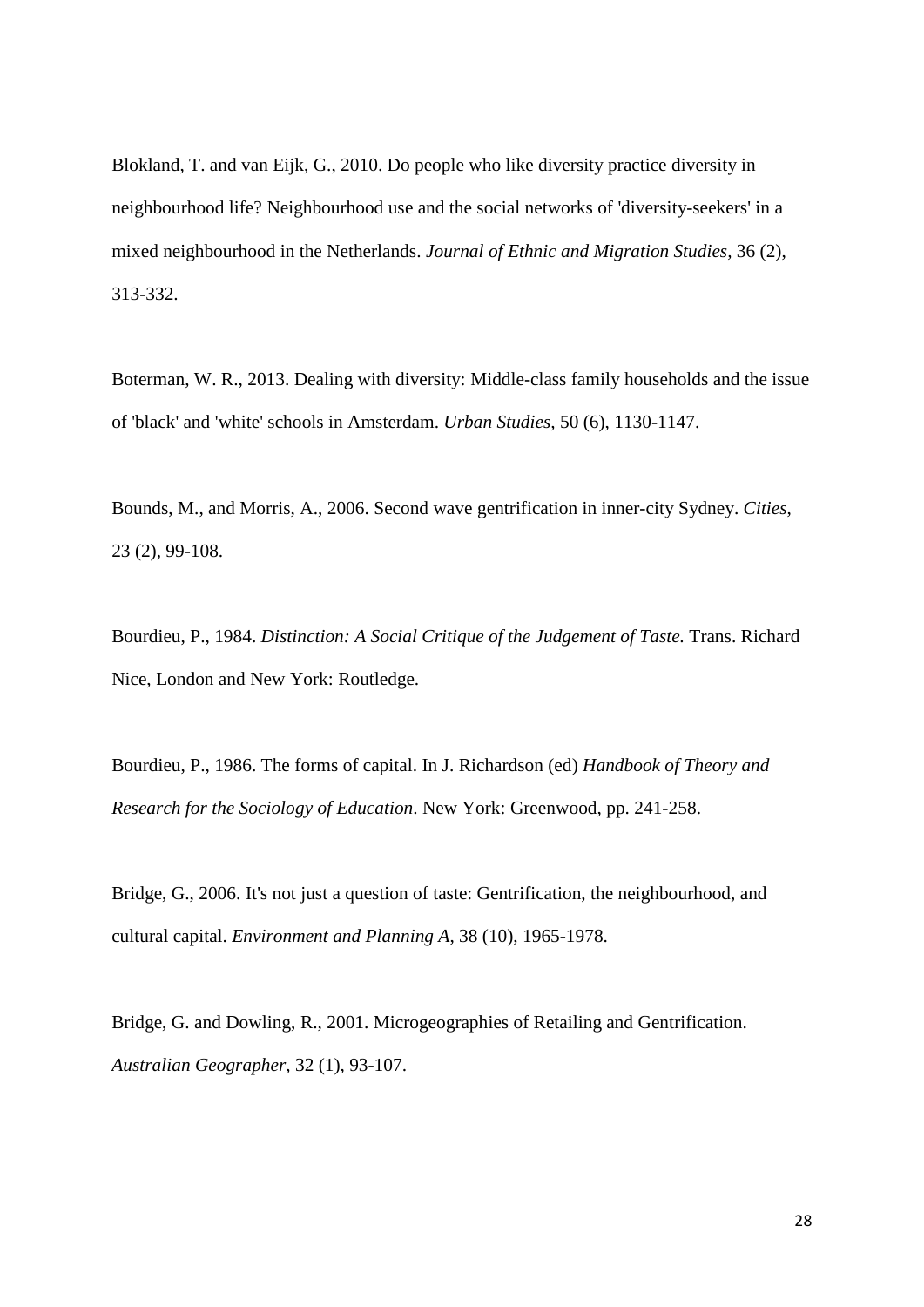Burgess, S. and Wilson, D., 2005. Ethnic Segregation in England's Schools. *Transactions of the Institute of British Geographers*, 30 (1), 20-36.

Burgess, S., et al. 2005. Parallel lives? Ethnic segregation in schools and neighbourhoods. *Urban Studies,* 42 (7), 1027-1056.

Butcher, M. and Harris, A., 2010. Pedestrian Crossings: Young People and Everyday Multiculturalism. *Journal of Intercultural Studies*, 31 (5), 449-453.

Butler, R., 2015. Schools, "ferals", stigma and boundary work: Parents managing education and uncertainty in regional Australia. Special Issue. Late Modernity and Schooling: Rural Perspectives. *Ethnography and Education* DOI: 10.1080/17457823.2015.1051071.

Butler, T., 1997. *Gentrification and the Middle Classes*. Aldershot: Ashgate.

Butler, T., 2003. Living in the bubble: Gentrification and its 'others' in North London. *Urban Studies,* 40 (13), 2469-2486.

Butler, T. and Robson, G., 2003. Plotting the Middle Classes: Gentrification and Circuits of Education in London. *Housing Studies*, 18 (1), 5-28.

Campbell, C., 2005. Changing school loyalties and the middle class: A reflection on the developing fate of state comprehensive high schooling. *Australian Educational Researcher*, 32 (1), 3-24.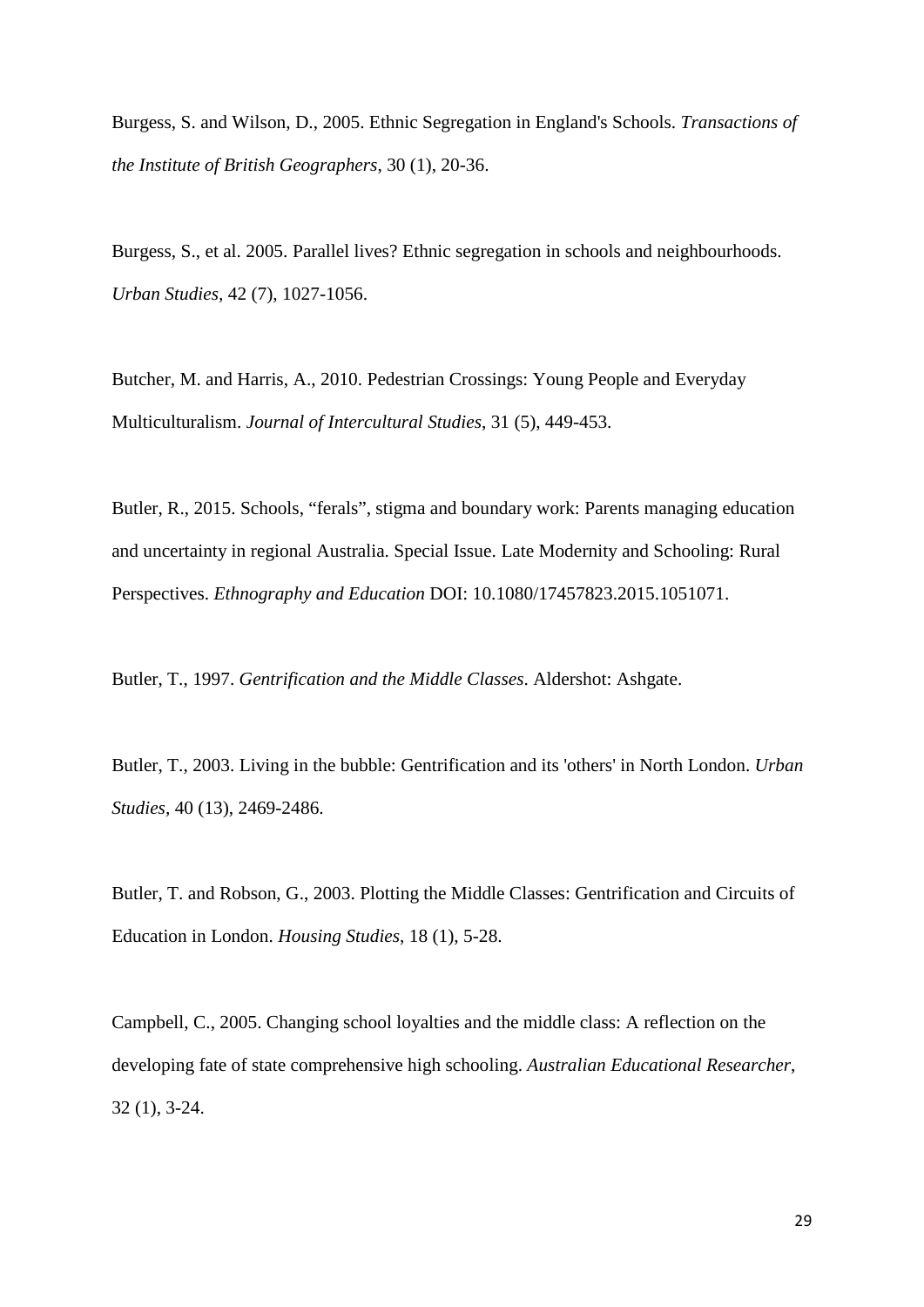Campbell, C., Proctor, H. and Sherington, G., 2009. *School choice: How parents negotiate the new school market in Australia*. Crows Nest: Allen & Unwin.

Connell, R. 2011. *Confronting Equality: Gender, Knowledge and Global Change.* Allen & Unwin: Sydney, Melbourne, Auckland and London.

Connell, R.W., Ashenden, D., Kessler, S. and Dowsett, G., 1982. *Making the difference: Schools, families and social division*. Sydney: George Allen and Unwin.

Crompton, R., 2005. Class and Family. *The Sociological Review*, 54 (4), 658-677.

Cucchiara, M., 2013a. *Marketing Schools, Marketing Cities: Who Wins and Who Loses when Schools become Urban Amenities*. Chicago: University of Chicago Press.

Cucchiara, M., 2013b. 'Are We Doing Damage?' Choosing an Urban Public School in an Era of Parental Anxiety. *Anthropology and Education Quarterly,* 44 (1), 75-93.

DEC (Department of Education and Communities), 2015. Secondary schools – selective high schools,<http://www.schools.nsw.edu.au/gotoschool/types/selectiveschools.php> [Accessed: 23 June 2015].

Evershed, N., 2014. Datablog: Private schools are winning over Australian parents. *The Guardian* 11 March, [http://www.theguardian.com/world/datablog/2014/mar/11/datablog](http://www.theguardian.com/world/datablog/2014/mar/11/datablog-private-schools-are-winning-over-australian-parents)[private-schools-are-winning-over-australian-parents](http://www.theguardian.com/world/datablog/2014/mar/11/datablog-private-schools-are-winning-over-australian-parents) [Accessed: 15 July 2015].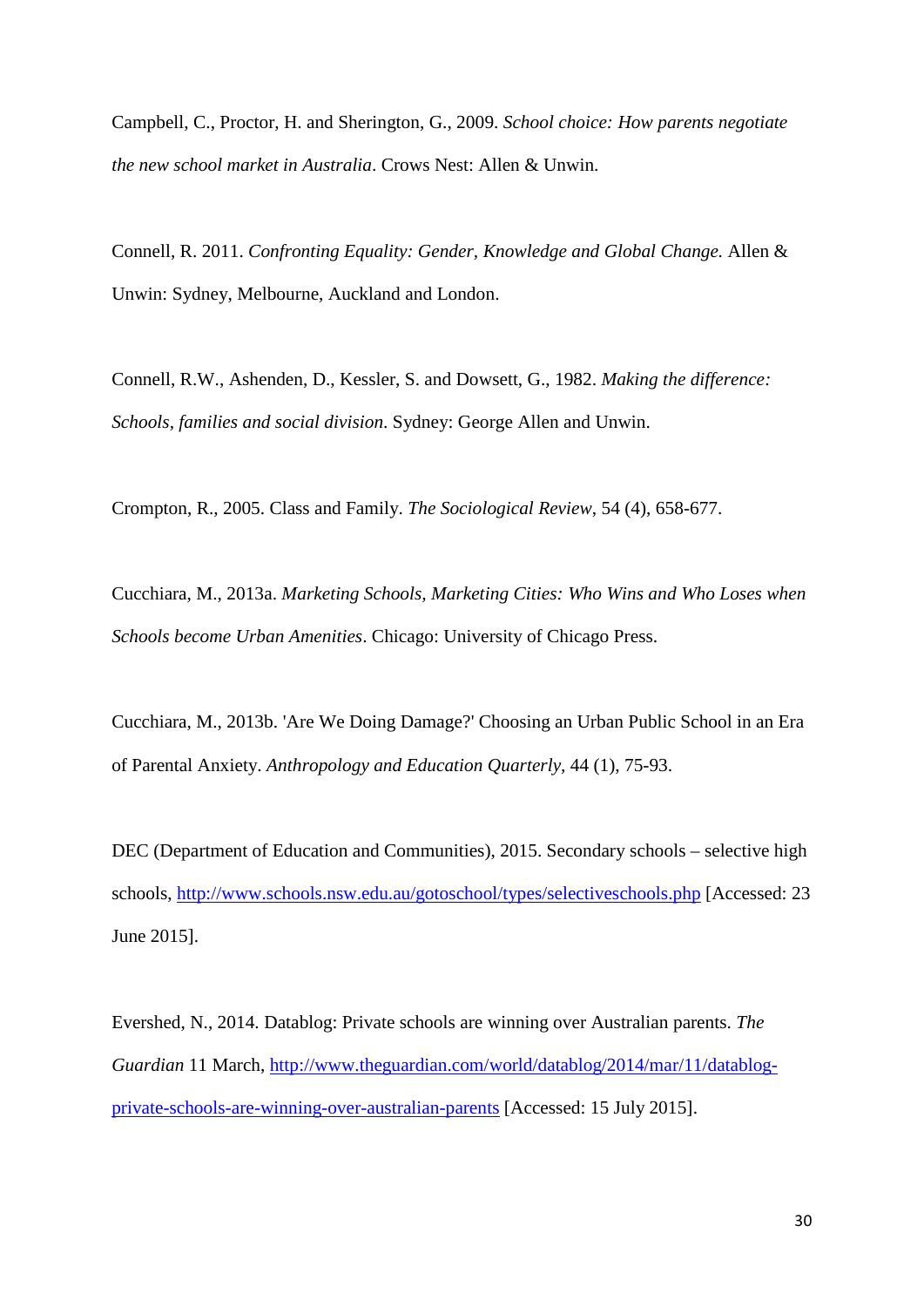Florida, R., 2003. Cities and the Creative Class. *City and Community*, 2 (1), 3-19.

Forsey, M., 2008. No choice but to choose: selecting schools in Western Australia. *In*: M. Forsey, S. Davies and G. Walford, eds. *The globalisation of school choice?* Oxford: Symposium Books, 73–93.

Forsey, M., 2010a. Publicly minded, privately focused: Western Australian teachers and school choice. *Teaching and Teacher Education*, 26 (1), 53-60.

Forsey, M., 2010b. Teachers and the re-production of middle-class culture in Australian schools. *International Studies in Sociology of Education*, 20 (1), 67-81.

Frankenberg, E., Lee, C. et al. 2003. *A Multiracial Society with Segregated Schools: Are We Losing the Dream?* Civil Rights Project, Harvard University.

Glass, R., 1964. *London: Aspects of Change*. London: Centre for Urban Studies and MacGibbon and Kee.

Grace, G., 2002. *Catholic schools: Mission, markets and morality*. London: Falmer Press.

Greig, A., Lewins, F. and White, K., 2003. *Inequality in Australia*. Cambridge: Cambridge University Press.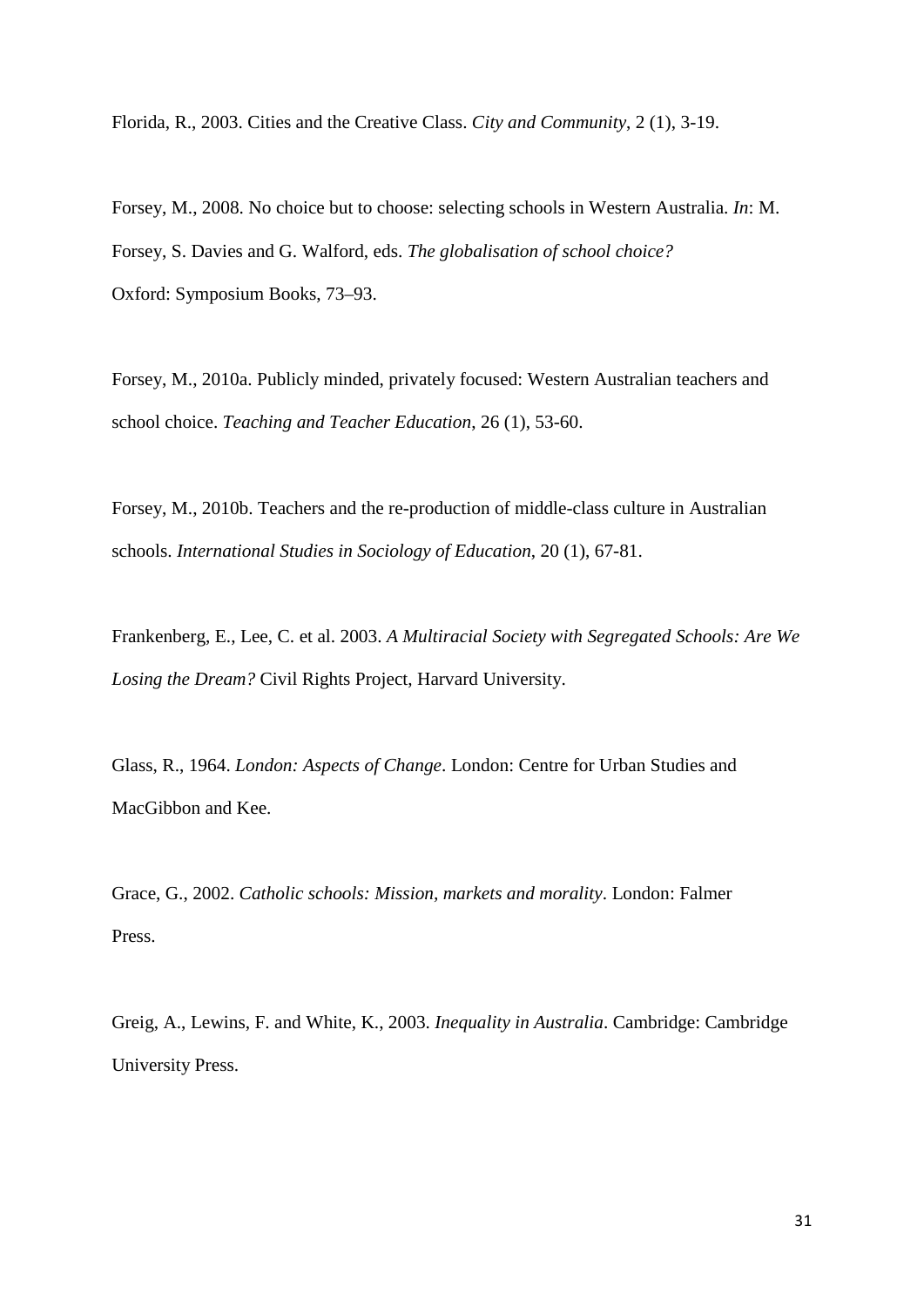Gulson, K. N., 2007. Repositioning Schooling in Inner Sydney: Urban Renewal, an Education Market, and the 'Absent Presence' of the 'Middle Classes'. *Urban Studies*, 44 (7), 1377-1391.

Hage, G., 1997. At Home in the Entrails of the West: Multiculturalism, Ethnic Food and Migrant Home-Building. *In*: H. Grace, G. Hage, L. Johnson, J. Langsworth and M. Symonds, *Home/World: Space Community and Marginality in Sydney's West*. Sydney, Pluto Press**,** 99- 153.

Hage, G., 1998. *White Nation: Fantasies of White supremacy in a multicultural society*. Sydney: Pluto Press.

Hamnett, C., Butler, T., and Ramsden, M., 2013. 'I wanted my child to go to a more mixed school': Schooling and ethnic mix in East London. *Environment and Planning A,* 45, 553- 574.

Halse, C., 2004. Striving for balance: Australian perspectives on the future of schooling. *International Journal of Educational Research*, 41 (7-8), 523-533.

Hankins, K. B., 2007. The final frontier: Charter schools as new community institutions of gentrification. *Urban Geography,* 28 (2), 113-128.

Harris, A., 2013. *Young People and Everyday Multiculturalism*. Hoboken: Taylor and Francis.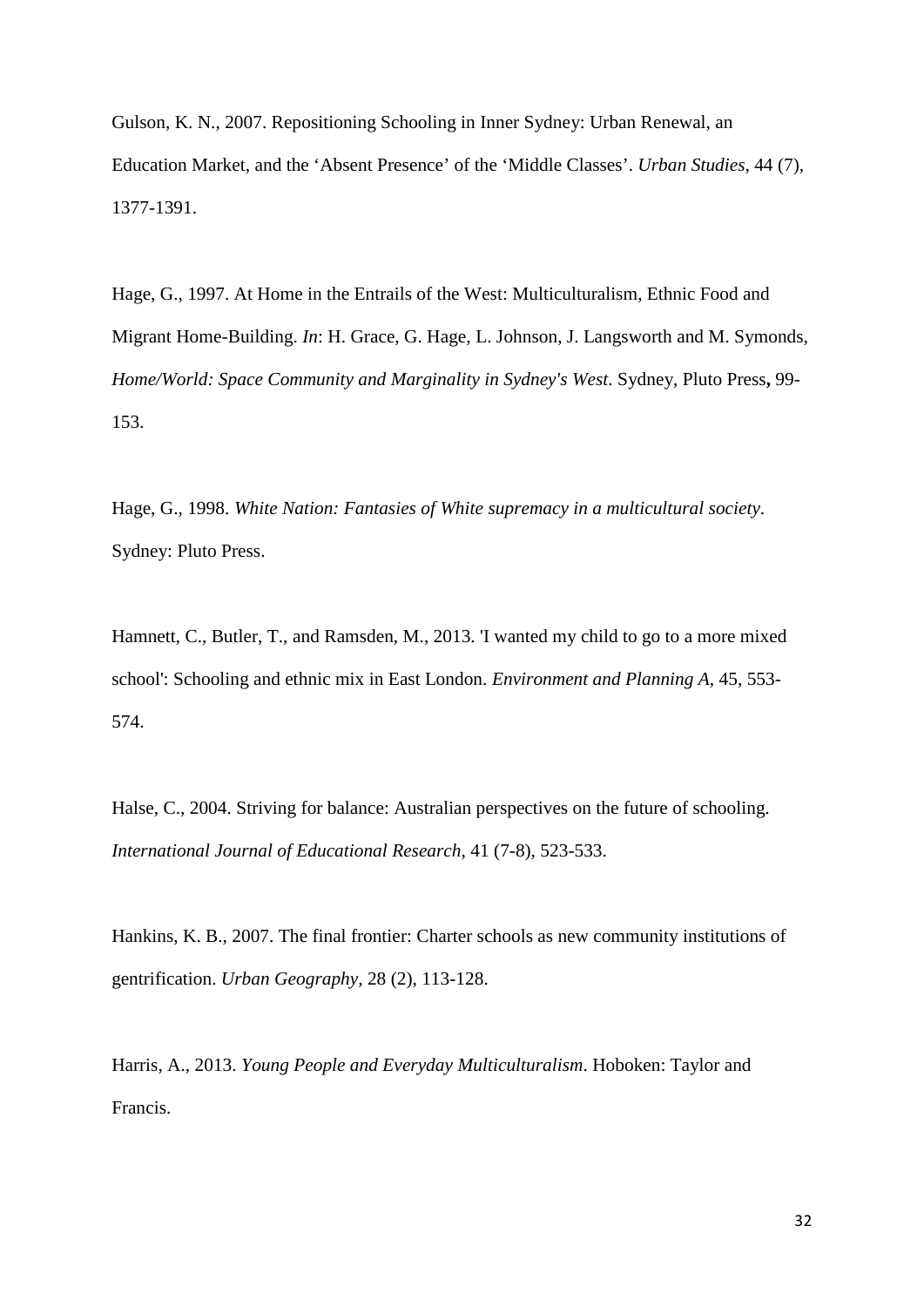Harris, A. 2014. Conviviality, Conflict and Distanciation in Young People's Local Multicultures. *Journal of Intercultural Studies*, 35 (6), 571-587.

Ho, C., 2011, Respecting the Presence of Others: School Micropublics and Everyday Multiculturalism. *Journal of Intercultural Studies*, 32 (6), 605-621.

Johnston, R., et al. 2006. School and residential segregation: An analysis of variations across England's Local Education Authorities. *Regional Studies,* 40 (9), 973-990.

Keels, M., Burdick-Will, J., and Keene, S., 2013. The effects of gentrification on neighborhood public schools. *City and Community,* 12 (3), 238-259.

Kelly, A., 2009. Juxtaposing some contradictory findings from research on school choice. *Magis: Revista Internacional de Investigacion en Educacion*, 2 (3), 261-274.

Kenway, J., 1984. The ties that bind: Old girls' and old boys' associations. *Discourse: Studies in the Cultural Politics of Education* 5: 1–18.

Kenway, J., 2013. Challenging Inequality in Australian Schools: Gonski and Beyond. *Discourse: Studies in the Cultural Politics of Education*, 34 (2), 286-308.

Kimelberg, S. M. and Billingham, C. M., 2013. Attitudes toward diversity and the school choice process: Middle-class parents in a segregated urban public school district. *Urban Education,* 48 (2), 198-231.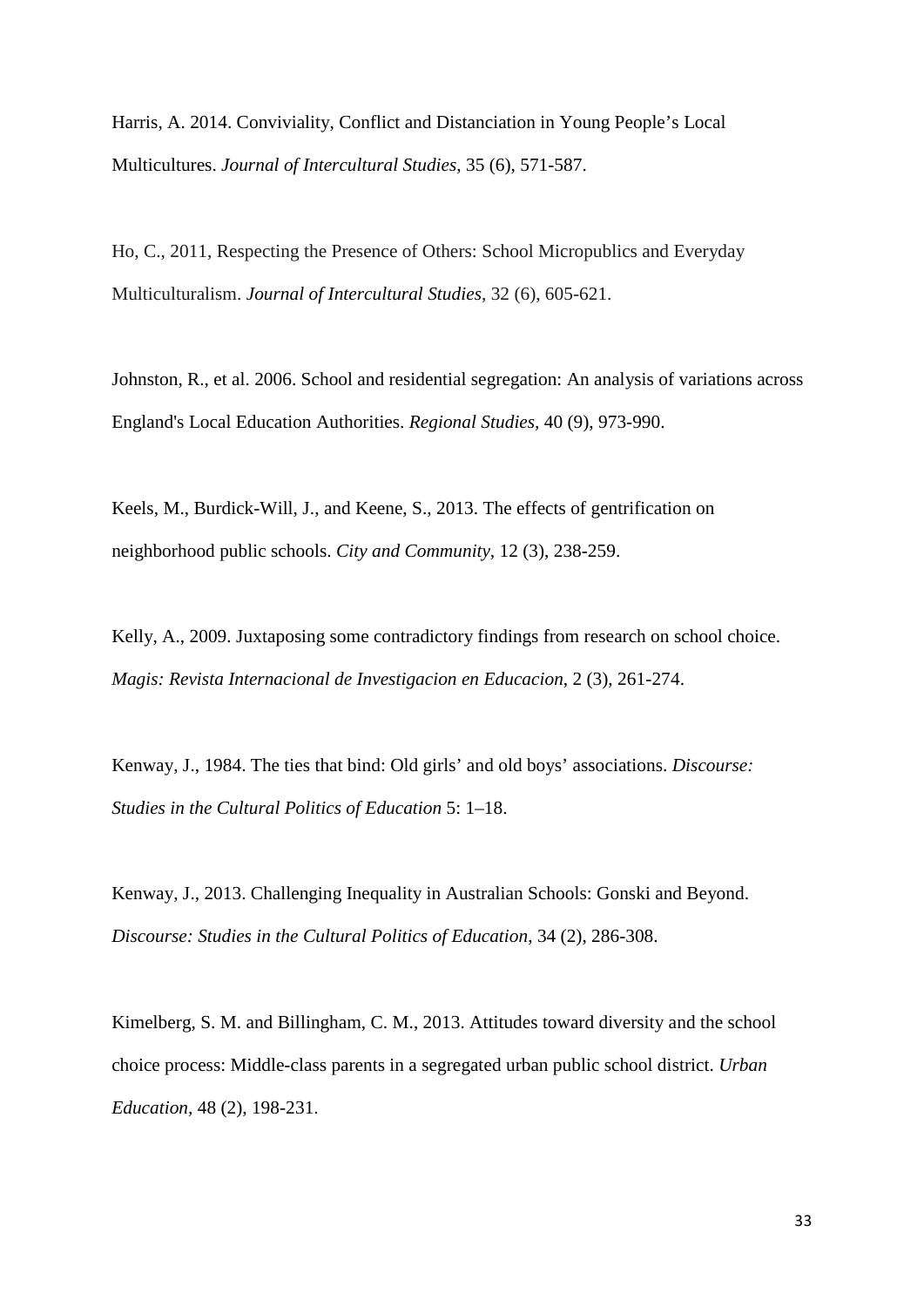Lareau, A., 2003. *Unequal Childhoods: Class, Race, and Family Life.* Berkeley: University of California Press.

Ley, D., 1986. Alternative explanations for inner-city gentrification: A Canadian assessment. *Annals of the Association of American Geographers*, 76 (4), 521-535.

Lipman, P., 2011. *The New Political Economy of Urban Education: Neoliberalism, Race, and the Right to the City.* London: Routledge.

Marginson, S., 1993. *Education and Public Policy in Australia*. Cambridge University Press: Cambridge and Melbourne.

May, J., 1996. Globalization and the politics of place and identity in an inner city London neighbourhood. *Transactions of the Institute of British Geographers*, 21 (1), 194-215.

McNeilage, A. and Knott, M., 2015. NSW families abandon public schools in favour of private education. *The Sydney Morning Herald*, February 6. [http://www.smh.com.au/national/education/nsw-families-abandon-public-schools-in-favour-](http://www.smh.com.au/national/education/nsw-families-abandon-public-schools-in-favour-of-private-education-20150205-1377lg.html#ixzz3fvb5IZf9)

[of-private-education-20150205-1377lg.html#ixzz3fvb5IZf9](http://www.smh.com.au/national/education/nsw-families-abandon-public-schools-in-favour-of-private-education-20150205-1377lg.html#ixzz3fvb5IZf9) [Accessed: 15 July 2015].

Noble, G., 2013. Cosmopolitan Habits: The Capacities and Habitats of Intercultural Conviviality. *Body & Society*, 19 (2&3), 162-185.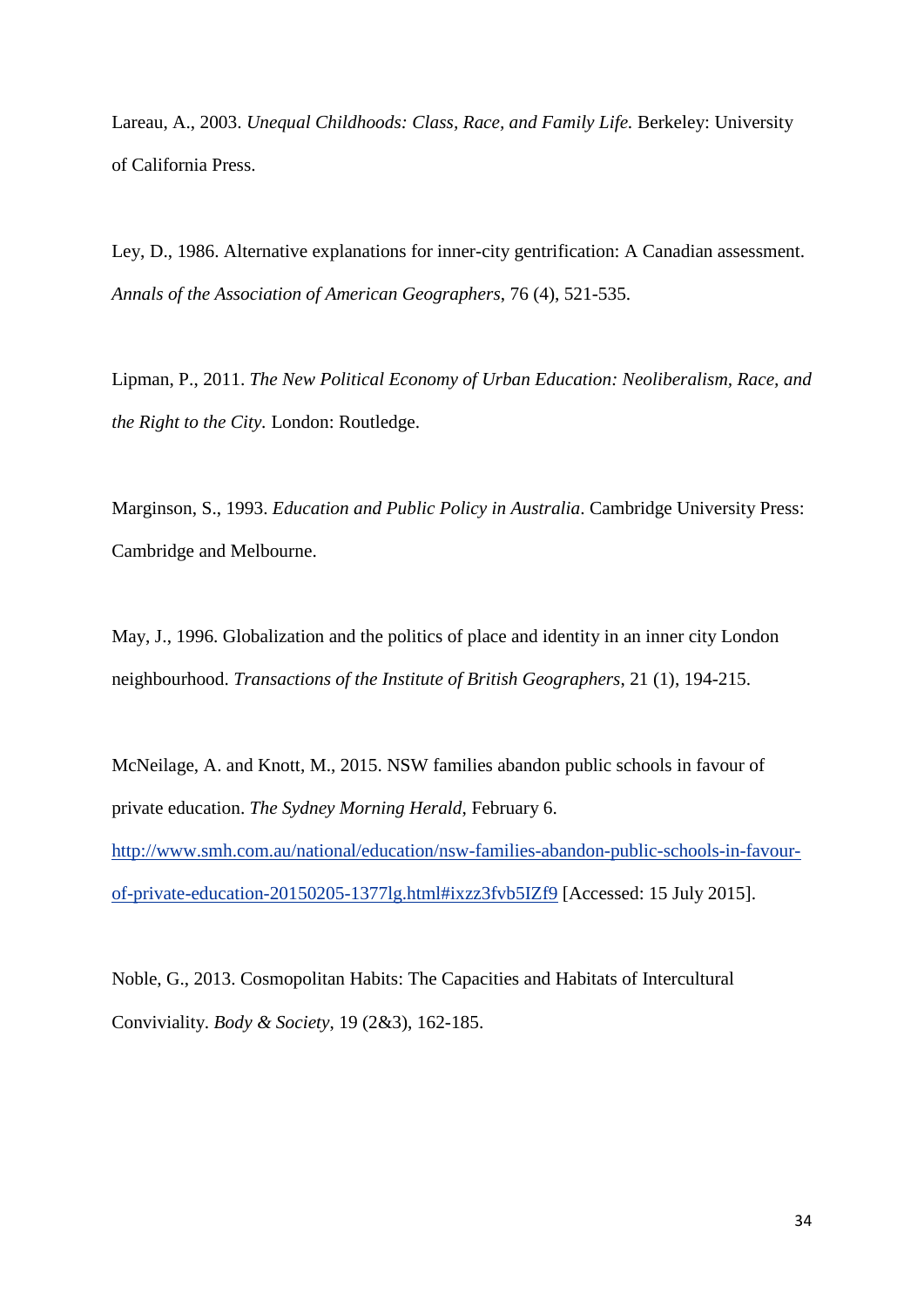OECD, 2012. *Equity and Quality in Education: Supporting Disadvantaged Students and Schools*. [http://www.oecd-ilibrary.org/education/equity-and-quality-in](http://www.oecd-ilibrary.org/education/equity-and-quality-in-education_9789264130852-en)[education\\_9789264130852-en](http://www.oecd-ilibrary.org/education/equity-and-quality-in-education_9789264130852-en) [Accessed: 12 December 2014].

Ortner, S., 1998. Identities: The Hidden Life of Class. *Journal of Anthropological Research*, 54 (1), 1-17.

Posey-Maddox, L., 2013. Professionalizing the PTO: Race, class and shifting norms of parental engagement in a city public school. *American Journal of Education*, 119 (2), 235- 260.

Proctor, H., 2011. Masculinity and social class, tradition and class: the production of 'young Christian gentlemen' at an elite Australian boys' school. Gender and Education 23 (7), 843- 856.

Pugh, A., 2009. *Longing and Belonging: Parents, Children, and Consumer Culture*. Berkeley and London: University of California Press.

Rangvid, B. S., 2007. Living and Learning Separately? Ethnic Segregation of School Children in Copenhagen. *Urban Studies,* 44 (7), 1329-1354.

Raveaud, M. and Van Zanten, A., 2007. Choosing the local school: Middle-class parents' values and social and ethnic mix in London and Paris. *Journal of Education Policy,* 22 (1), 107-124.